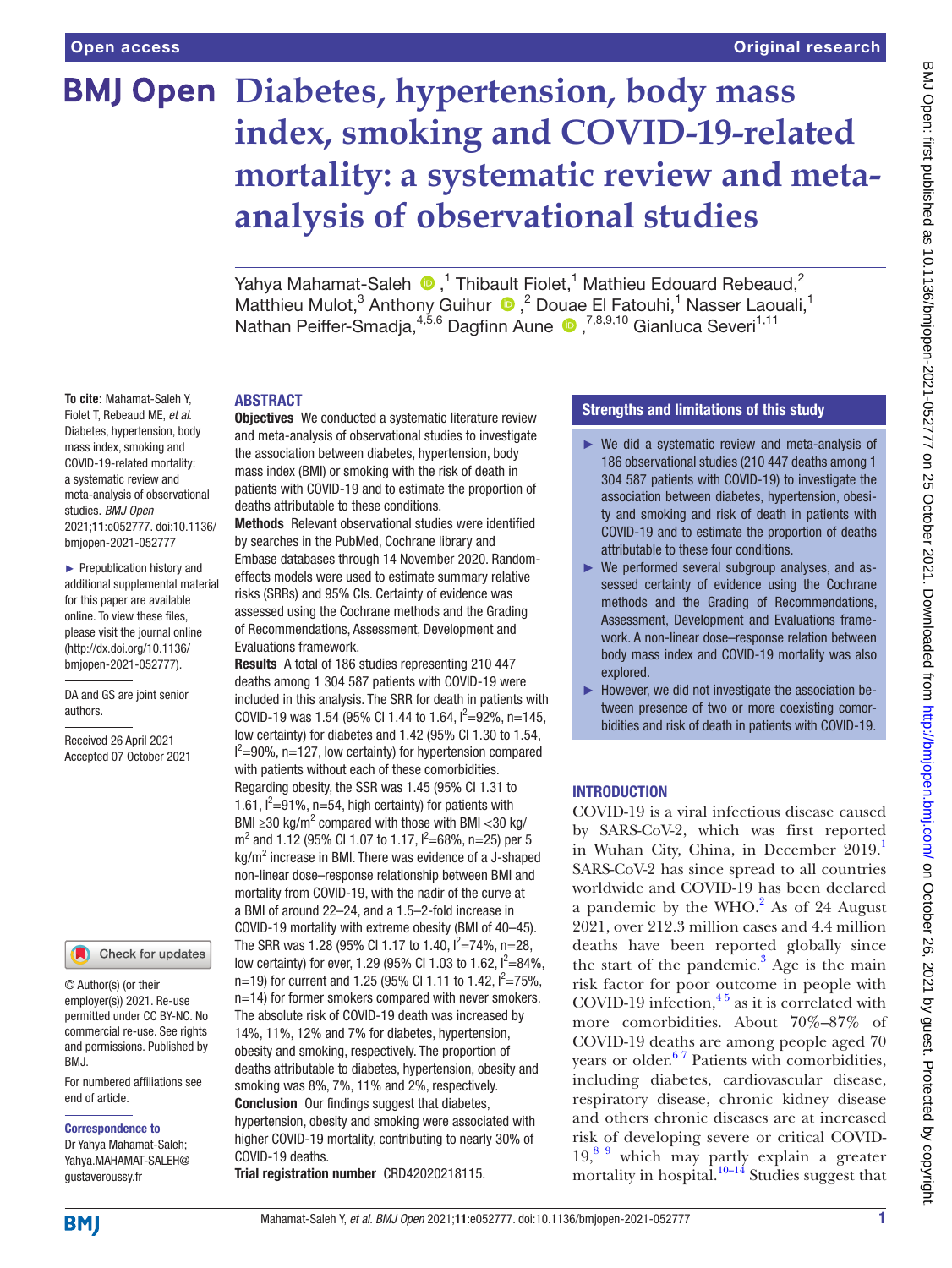about 20%–51% of patients hospitalised with COVID-19 have at least one comorbidity.<sup>10 15</sup>

Previous meta-analyses reported a higher mortality rate from COVID-19 in patients with comorbidities.<sup>16–22</sup> Ssentongo *et al*, based on 25 studies published from December 2019 to 9 July 2020, suggested that diabetes and hypertension were respectively associated with a 1.48-fold and 1.82-fold greater risk of COVID-19 death compared with those without these comorbidities. $16$  Based on studies published during the same period, Luo *et al* reported similar results.<sup>17</sup> Du *et al* found that patients with obesity had a 2.68-fold risk of dying from COVID-19 compared with non-obese patients. $18$  Most of the published metaanalyses did not investigate the shape of the dose–response relationship between body mass index (BMI) and risk of death in order to clarify whether the association is dosedependent or if there are threshold effects.<sup>20 23-25</sup> In addition, evidence suggests that smoking may increase risk of severe disease and death from COVID-19.19 However, it is not clear whether such an increase in COVID-19 mortality is different in current and past smokers since previous meta-analyses have not performed separate analyses.19 26 27

However, since the publication of these meta-analyses, several observational studies have been published on diabetes, hypertension, obesity or smoking and risk of death in patients with COVID-19<sup>4 28–122</sup> and the strength of the associations differed greatly between studies. Moreover, the proportion of deaths attributable to diabetes, hypertension, obesity or smoking habits has not been estimated. This last aspect may help adapting public health measures and vaccination strategies to populations at risk of severe COVID-19.

Given the rapidly increasing death from COVID-19 globally, and since diabetes, hypertension, obesity and tobacco smoking represent the most important public health problems worldwide, which contributed to higher risk of death globally; we thus conducted a systematic review and meta-analysis of published observational studies to investigate the association between diabetes, hypertension, smoking and obesity and risk of death in patient with COVID-19 and to clarify the strength of these associations. We further estimated the proportion of deaths attributable to these conditions.

#### MATERIALS AND METHODS

#### Search strategy and selection criteria

The meta-analysis was reported according to the Preferred Reporting Items for Systematic Reviews and Meta-Analyses statement<sup>123</sup> and Meta-Analysis of Observational Studies in Epidemiology.<sup>124</sup> This study was registered and accepted in the International Prospective Register of PROSPERO in October 2020. PubMed (MEDLINE), Cochrane library and Embase databases were searched to identify relevant articles published in English from December 2019 to 14 November 2020. The search terms that we used are provided in online supplemental file.

In addition, we searched the reference lists of the relevant publications, reviews and meta-analyses to identify additional potentially relevant studies. We only included observational studies (cohort studies and cross-sectional) that reported relative risk estimates (such as hazard ratios (HRs), relative risk (RR) or odds ratios (ORs)) with the 95% CIs with or without adjustment for potential confounders. The search was independently screened by two researchers (YM-S and TF) and discrepancies were resolved by discussion with a third researcher (MER).

#### Data collection

From each included publication, we extracted results and study characteristics which included first author's last name, publication year, country where the research was conducted in, study design, study description or name, study period, sample size with number of deaths, exposure, categories, risk estimate and 95% CIs, and adjustment factors. Data were extracted by YM-S and extractions were checked for accuracy by TF. Discrepancies were resolved through discussion with a third researcher (MER).

#### Quality assessment and risk of bias

The quality of individual studies was assessed independently by two researchers (YM-S and TF) using the Cochrane risk of bias tool ROBINS-I, which grades studies on a scale from critical risk of bias to low risk of bias considering bias due to confounding, selection of study participants, exposure measurement, misclassification of exposure during follow-up, missing data, measurement of outcomes and bias due to selection of reported results.<sup>125</sup> Following the assessment of risk of bias, the body of evidence for each comorbidity and risk of death was rated independently using the Grading of Recommendations, Assessment, Development and Evaluations approach.<sup>126</sup> Discrepancies were resolved through discussion with a third researcher (DA).

#### Data analysis

We used random effects models that consider both within study and between-study variation to calculate summary RRs (SRRs) (95% CIs) of COVID-19 mortality for patients with diabetes compared with those without diabetes, for patients with hypertension versus those without hypertension, for obese versus non-obese and for current, former and ever smoker compared with never smokers. The natural logarithm of the RRs was weighted using random effects weights.<sup>127</sup> Statistical heterogeneity between studies was assessed by the Cochrane Q test and the  $I^2$  statistic.<sup>128</sup> We calculated the absolute risk difference (RD) from the baseline risk of mortality (BR) from Docherty *et al*, 129 large cohort and relative risk (RR) using the formula RD=BR×(RR−1).<sup>130</sup>

We further performed a dose–response analysis for the associations between BMI and COVID-19 mortality using the method described by Greenland and Longnecker to compute the linear trend from the natural logs of the RRs and CIs across categories of BMI.<sup>131</sup> We calculated SRRs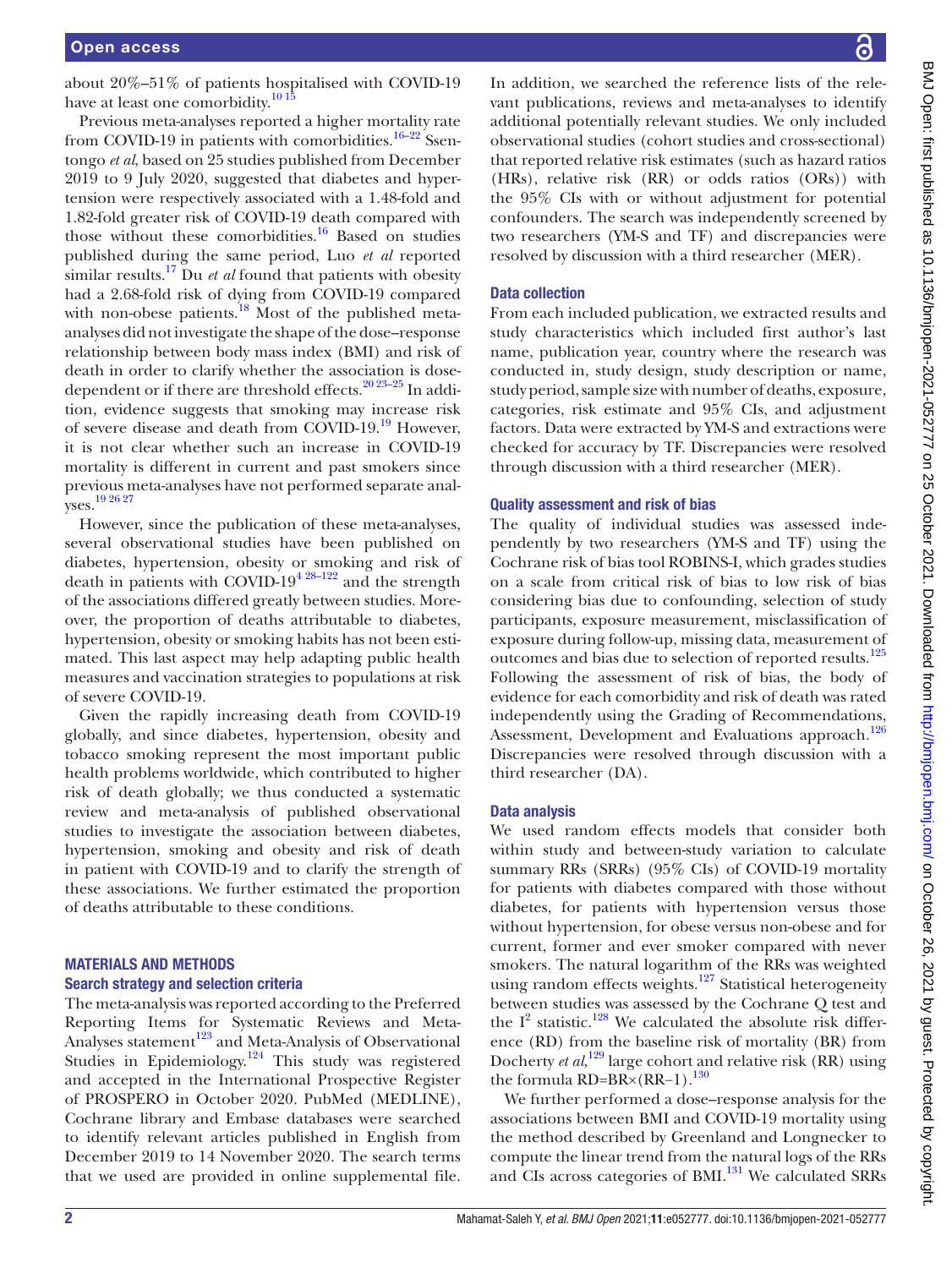and 95% CIs for a 5-unit increment in BMI using random effects models. This method required mean or median of BMI, RRs and 95% CIs for at least three categories. The mean or median BMI level per category was used if provided in the publication, and if not, the midpoint of the upper and lower boundaries was estimated as a range in each category. When the highest and lowest categories were open-ended, we used the width of the adjacent interval to estimate the upper and lower boundaries for the category. For studies that reported results separately for young and adults, for current and former smoker, but not overall, we pooled the results using a fixed-effects model as reported by the Hamling procedure to obtain an overall estimate to be used in the meta-analysis.<sup>132</sup>

To explore the potential non-linear dose–response relation between BMI and mortality among patients with COVID-19, we used fractional polynomial models. $^{133}$  We determined the best fitting second order fractional polynomial regression model, defined as the one with the lowest deviance. Only studies which presented more than two categories of BMI were included in the non-linear analysis. Subgroup and meta-regression analyses were conducted to investigate potential sources of heterogeneity. Small-study effects, such as publication bias, were visually assessed by examining funnel plots for asymmetry, and with Egger's test, $134$  and the results were considered to indicate potential small-study bias when p values were <0.10. We conducted sensitivity analyses excluding one study at a time to clarify whether the results were driven by one large study or a study with an extreme result.

We finally calculated the population attributable fraction (PAF) of mortality among patients with COVID-19 due to diabetes, hypertension, obesity and smoking, worldwide using the following formula $135$ :

$$
PAF = \frac{p \times (RR-1)}{[p \times (RR-1)+1]}
$$

Where RR was the relative risk, p was the prevalence of the exposure in patient with COVID-19. The prevalence of diabetes (11.5%), hypertension (22.9%), obesity (29%) and smoking (9%) were obtained from previous meta-analyses.<sup>136–138</sup>

#### Patient and public involvement

Patients or the public were not involved in any aspect of the study design, conduct or in the development of the research question or outcome measures.

#### RESULTS

A total of 6007 records were identified in MEDLINE, Cochrane library and in EMBASE (figure 1). A total of 4665 publications were excluded after reading title and abstract or because of duplicates. Among 1342 full-text articles retrieved, 994 were excluded as not meeting the inclusion criteria, leaving a total of 348 publications. Of these, 162 articles were not eligible because they lacked sufficient data,<sup>139 140</sup> reported no risk estimate or



Figure 1 Flow-chart of study selection.

irrelevant data, $139$   $140$  because they had identical populations<sup>141–151</sup> or were retracted.<sup>152</sup> Finally, a total of 186 observational studies were included in this meta-analysis. Of the included studies, 58 were from Europe, 58 from North America, 60 from Asia, 6 from South America and 4 from Africa (online supplemental table 1). From the 186 publications assessed using the ROBINS-I tool, 92 were evaluated as being at low risk of bias, 49 at moderate risk of bias, 21 at serious risk of bias and 24 at critical risk of bias because of insufficient adjustment of relevant confounders (online supplemental table 2).

#### Diabetes and mortality in patient with COVID-19

A total of 145 studies<sup>4 28</sup>-<sup>119 121 122 129 153-201</sup> were included in the analysis of the association between diabetes and mortality, including a total of 198 491 deaths among 1 165 897 patients with COVID-19. The SRR for diabetes patients compared with those without diabetes was 1.54 (95% CI 1.44 to 1.64) and there was high heterogeneity among studies  $(I^2=92\%)$ . We found that diabetes increased the absolute risk of death by 14% (table 1). The funnel plot did not provide evidence of publication bias (online supplemental figure 1) and we found no evidence of small study effects (Egger's test, p value=0.54).

The positive association persisted across all subgroups analyses stratified by study design, number of patients, geographic location and adjustment for some confounding factors (table 2). However, metaregression analyses suggested some indication of heterogeneity between studies that adjusted for multiple factors such as age, sex and other comorbidities versus studies without such adjustment or adjusted for age only  $(P_{heteroge})$ 

 $_{\text{neiv}}$ =0.003), with a stronger association for the studies with no adjustment factors or those adjusted for age only. The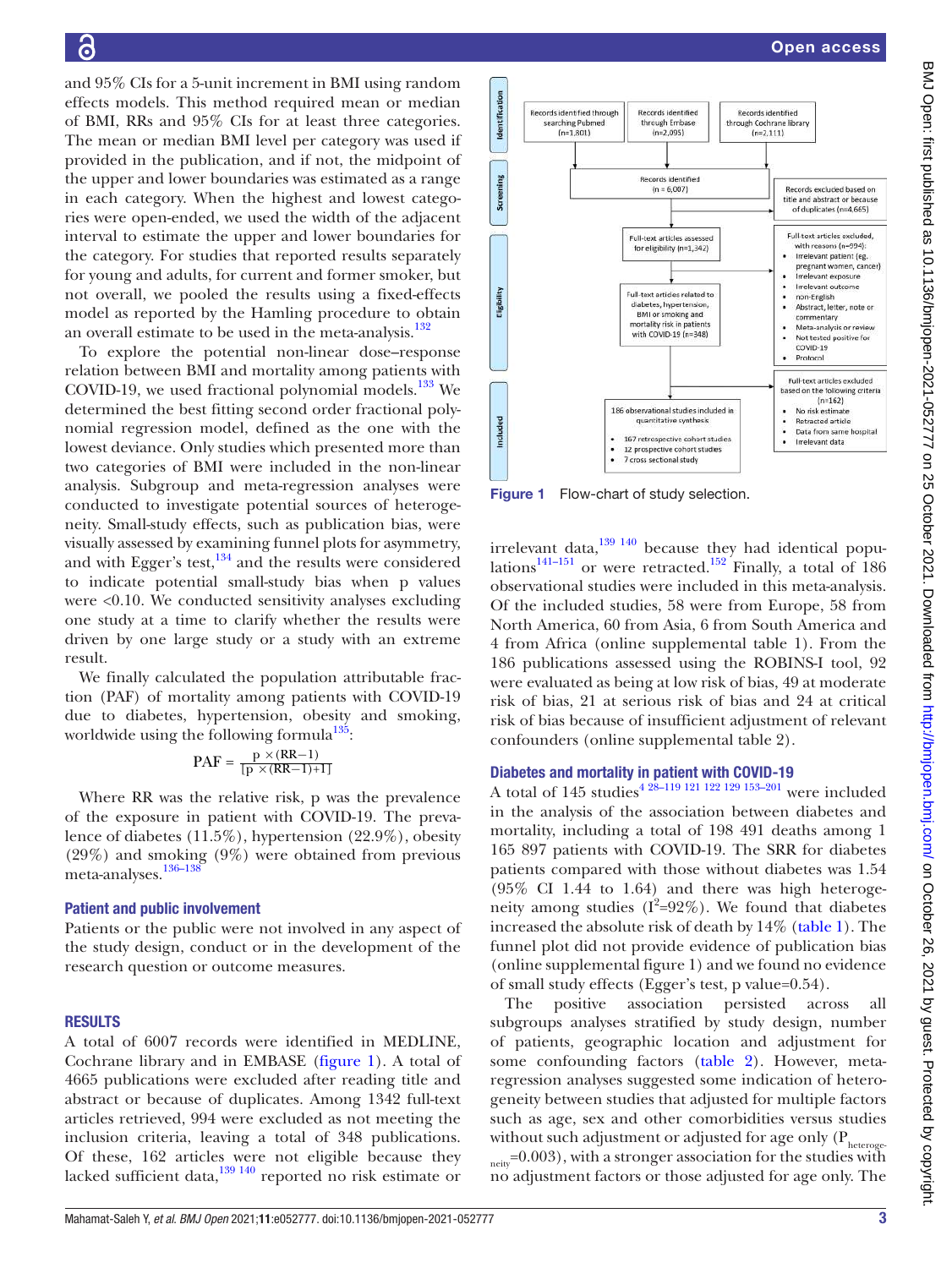|                    |                                                             |               | Table 1 Summary relative risk, risk difference and fraction |        |                        | of deaths attributable to diabetes, hypertension, obesity and smoking in patients with COVID-19                                                                                            |                                     |           |           |
|--------------------|-------------------------------------------------------------|---------------|-------------------------------------------------------------|--------|------------------------|--------------------------------------------------------------------------------------------------------------------------------------------------------------------------------------------|-------------------------------------|-----------|-----------|
|                    |                                                             | Number of     |                                                             |        | Risk difference        | PAF (95% CI) (all                                                                                                                                                                          | PAF (95% CI) (for<br>fully adjusted | Number of | Number of |
|                    |                                                             | studies       | SRR (95% CI)                                                | 12(%)  | (95% CI) (%)           | included studies) (%) studies) (%)                                                                                                                                                         |                                     | patients  | deaths    |
| Prognostic factors |                                                             |               |                                                             |        |                        |                                                                                                                                                                                            |                                     |           |           |
| <b>Diabetes</b>    |                                                             | 145           | 1.54 (1.44 to 1.64)                                         | 8      | $+14$ (+11 to +17)     | 10.6 (8.8 to 12.4)                                                                                                                                                                         | 8.1 (6.2 to 9.7)                    | 1165897   | 198491    |
| Hypertension       |                                                             | 127           | 1.42(1.30 to 1.54)                                          | ဓ္တ    | $+11$ (+8 to +14)      | 11.8 $(8.7 \text{ to } 14.7)$                                                                                                                                                              | 6.9 (4.0 to 9.6)                    | 934958    | 113 243   |
| Obesity            |                                                             | 54            | 1.45(1.31 to 1.61)                                          |        | $+12 (+8 to +16)$      | 11.5(8.2 to 15.0)                                                                                                                                                                          | 11.1(7.1 to 15.0)                   | 858374    | 145 605   |
| Ever smoking       |                                                             | $\frac{8}{2}$ | 1.28 (1.17 to 1.40)                                         | 74     | $+7$ ( $+4$ to $+10$ ) | 2.45(1.5 to 3.5)                                                                                                                                                                           | $2.0(0.8\text{ to }3.3)$            | 47096     | 11333     |
|                    | between study heterogeneity, respectively.<br>$\frac{1}{2}$ |               | $\ddot{\phantom{0}}$                                        | ו<br>ו | Ì.                     | i" (%) is a measure of the proportion of the heterogeneity attributed to between study variation rather than due to chance. If values of 25%, 50% and 75% indicates low, moderate and high |                                     |           |           |

CI, confidence interval; PAF, population attributable fraction of mortality; SRR, summary relative risk. CI, confidence interval; PAF, population attributable fraction of mortality; SRR, summary relative risk

෬

positive association was also stronger among studies with critical or serious risk of bias compared with those with moderate or low risk of bias, with heterogeneity detected across studies  $(P_{heterogeneity}=0.001)$ .

The influence analysis showed no substantial influence of any of the included studies on the global estimate of diabetes and mortality. The SRR ranged from 1.51 (95% CI 1.42 to 1.61) when excluding the Barbu *et al* study<sup>35</sup> to 1.55 (95% CI 1.45 to 1.64) when excluding the Meng *et al* study<sup>114</sup> (online supplemental figure 2).

#### Hypertension and mortality in patient with COVID-19

We included 127 observational studies<sup>4 29 30 32 33 35-40 42-45</sup> 47–50 52–56 58 59 61–63 65 66 69 71–76 78 81–84 86 88–90 92–95 97 103 105 106 108–112 114–118 120–122 153 154 156–159 161–167 169 173–180 182–188 193–200

 $202-219$  in the analysis of the association between hypertension and mortality, including a total of 113 243 deaths among 934 958 patients with COVID-19. The SRR for hypertension patients versus those without hyperten sion was 1.42 (95% CI 1.30 to 1.54) with high evidence of heterogeneity ( $I^2=90\%$ ) (table 1). The absolute risk of death for patients with COVID-19 with hypertension compared with without hypertension was increased by 11%. Small study effects, such as publication bias, were not indicated with the funnel plot (online supplemental figure 3) or Egger's test (p value=0.26).

Here again, the positive association persisted in most subgroup analyses (table 2). Our meta-regression analysis showed that the study design and the geographic location did not significantly influence the magnitude of the overall association. However, heterogeneity between subgroup analyses was observed in analyses stratified by risk of bias with higher association for studies with critical compared with those with low, moderate or serious risk of bias ( $P_{heterogeneity} \leq 0.0001$ ) and by adjustment for confounding factors with higher association for studies without adjustment compared with those that adjusted for age only or for multiple factors ( $P_{heterogeneity} \leq 0.0001$ ).

When excluding the most influential studies, we found no substantial influence of any of the included studies (online supplemental figure 4).

#### BMI and mortality in patient with COVID-19

Fifty-four studies29 32 38 44 45 48 49 52 61 62 64 65 67 69 73 74 79 84–86 88–90 93 99 103 107 118 120–122 129 154 164 165 178 181 182 184 192 196 197 202

206 220–228 investigated BMI and mortality risk including 145 605 deaths among 858 374 patients with COVID-19 were identified. The analysis yielded an SRR of 1.45 (95% CI 1.31 to 1.61) for obese (BMI  $\geq$ 30 kg/m<sup>2</sup>) versus nonobese (BMI <30 kg/m<sup>2</sup>) patients, with high heterogeneity detected between studies  $(I^2=91\%)$  (figure 2) (table 1). We found that obesity increased the absolute risk of death by 12%. There was no statistically significant evidence of publication bias (p value Egger's test=0.92) (online supplemental figure 5). The meta-regression analysis showed that study characteristics did not significantly alter the overall estimate (online supplemental table 3). When excluding the most influential studies one by one,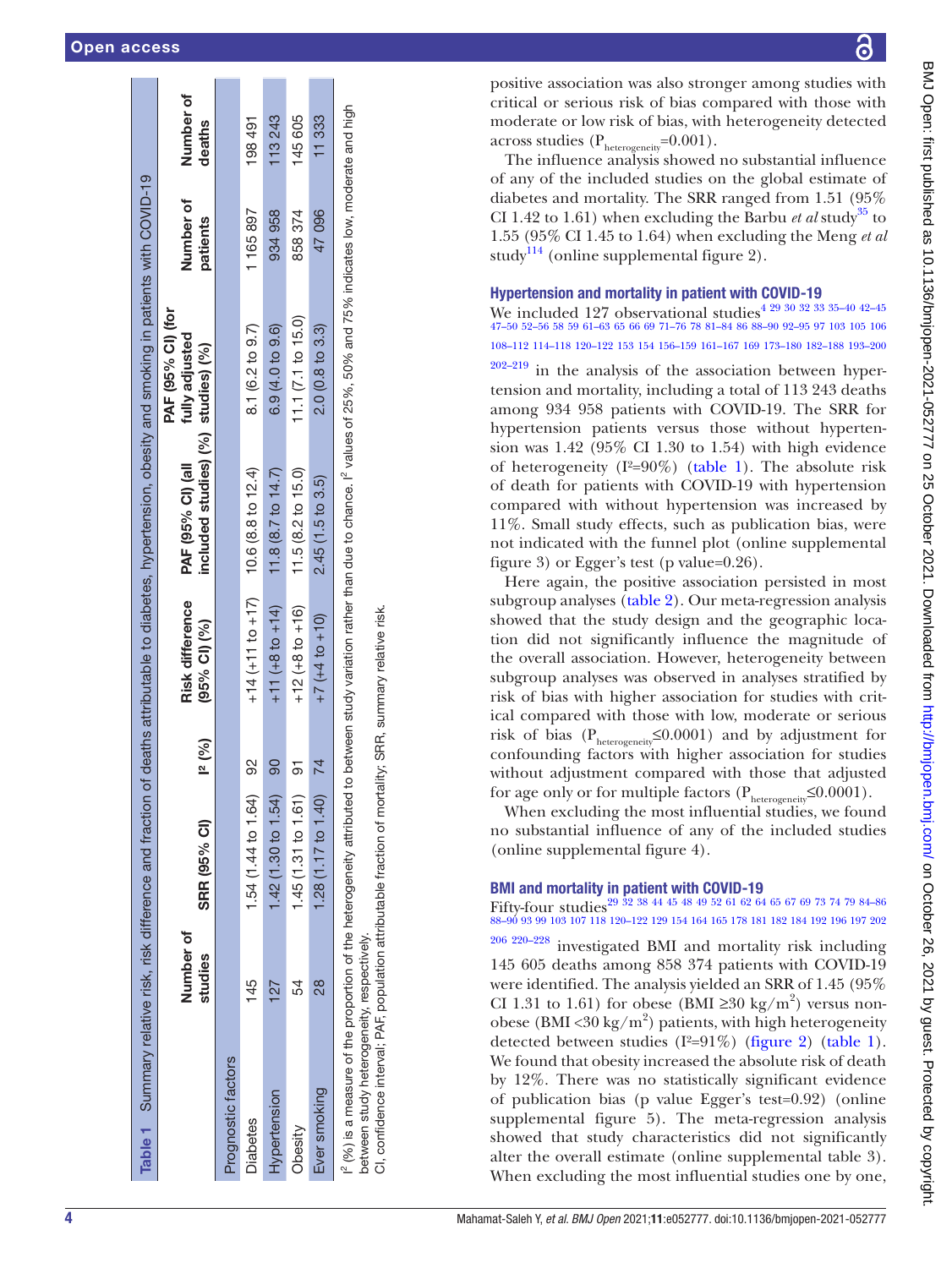| Subgroup analyses of association between diabetes and hypertension and mortality risk in patients with COVID-19<br>Table 2 |                 |                     |           |                                          |                        |                |                     |           |                |                      |
|----------------------------------------------------------------------------------------------------------------------------|-----------------|---------------------|-----------|------------------------------------------|------------------------|----------------|---------------------|-----------|----------------|----------------------|
|                                                                                                                            | <b>Diabetes</b> |                     |           |                                          |                        |                | Hypertension        |           |                |                      |
|                                                                                                                            | n               | <b>SRR (95% CI)</b> | $I^2(% )$ | $\mathsf{P}_{\mathsf{within}}{}^{\star}$ | $P_{\text{between}}$ t | n              | <b>SRR (95% CI)</b> | $I^2(% )$ | $P_{within}^*$ | $P_{\text{between}}$ |
| All studies                                                                                                                | 145             | 1.54 (1.44 to 1.64) | 91.7      | < 0.0001                                 |                        | 127            | 1.42 (1.30 to 1.54) | 90.1      | < 0.0001       |                      |
| Study design                                                                                                               |                 |                     |           |                                          |                        |                |                     |           |                |                      |
| Retrospective                                                                                                              | 129             | 1.54 (1.44 to 1.64) | 91.7      | < 0.0001                                 |                        | 112            | 1.42 (1.30 to 1.56) | 90.9      | < 0.0001       |                      |
| Prospective                                                                                                                | 11              | 1.28 (1.12 to 1.48) | 70.0      | < 0.0001                                 |                        | 9              | 1.21 (0.98 to 1.50) | 73.4      | < 0.0001       |                      |
| Cross-sectional                                                                                                            | $5\phantom{.}$  | 2.47 (1.56 to 3.94) | 81.4      | < 0.0001                                 | 0.05                   | 6              | 1.70 (1.18 to 2.44) | 61.8      | 0.02           | 0.50                 |
| Geographical location                                                                                                      |                 |                     |           |                                          |                        |                |                     |           |                |                      |
| <b>North America</b>                                                                                                       | 45              | 1.33 (1.19 to 1.48) | 90.3      | < 0.0001                                 |                        | 40             | 1.30 (1.12 to 1.50) | 93.4      | < 0.0001       |                      |
| South America                                                                                                              | 6               | 1.54 (1.27 to 1.87) | 93.7      | < 0.0001                                 |                        | 2              | 2.03 (0.99 to 4.18) | 69.1      | 0.072          |                      |
| Europe                                                                                                                     | 46              | 1.53 (1.36 to 1.72) | 93.8      | < 0.0001                                 |                        | 43             | 1.36 (1.20 to 1.54) | 82.8      | < 0.0001       |                      |
| Asia                                                                                                                       | 43              | 1.94 (1.65 to 2.29) | 75.1      | < 0.0001                                 |                        | 38             | 1.62 (1.28 to 2.04) | 86.1      | < 0.0001       |                      |
| Africa                                                                                                                     | 5               | 1.56 (0.92 to 2.62) | 87.3      | < 0.0001                                 | 0.10                   | $\overline{4}$ | 1.08 (0.86 to 1.35) | 14.9      | 0.318          | 0.33                 |
| Number of patients                                                                                                         |                 |                     |           |                                          |                        |                |                     |           |                |                      |
| < 1000                                                                                                                     | 79              | 1.73 (1.52 to 1.97) | 74.8      | < 0.0001                                 | 0.001                  | 78             | 1.56 (1.36 to 1.79) | 74.8      | < 0.0001       |                      |
| $\geq 1000$                                                                                                                | 66              | 1.43 (1.32 to 1.55) | 95.4      | < 0.0001                                 |                        | 49             | 1.28 (1.14 to 1.44) | 94.8      | < 0.0001       | < 0.0001             |
| Patients admission unit                                                                                                    |                 |                     |           |                                          |                        |                |                     |           |                |                      |
| Non-ICU<br>admitted                                                                                                        | 142             | 1.55 (1.45 to 1.66) | 91.6      | < 0.0001                                 | 0.24                   | 125            | 1.43 (1.31 to 1.56) | 90.2      | < 0.0001       | 0.28                 |
| <b>ICU</b> admitted                                                                                                        | $\mathbf{3}$    | 1.22 (1.14 to 1.30) | 0.0       | 0.81                                     |                        | $\overline{2}$ | 0.98 (0.82 to 1.17) | 0.0       | 0.81           |                      |
| Risk of bias                                                                                                               |                 |                     |           |                                          |                        |                |                     |           |                |                      |
| Low                                                                                                                        | 72              | 1.46 (1.34 to 1.59) | 92.4      | < 0.0001                                 |                        | 63             | 1.17 (1.08 to 1.29) | 80.2      | < 0.0001       |                      |
| Moderate                                                                                                                   | 37              | 1.28 (1.19 to 1.39) | 64.9      | < 0.0001                                 |                        | 34             | 1.34 (1.13 to 1.59) | 88.9      | < 0.0001       |                      |
| Serious                                                                                                                    | 17              | 1.90 (1.44 to 2.51) | 86.4      | < 0.0001                                 |                        | 15             | 1.83 (1.42 to 2.37) | 84.4      | < 0.0001       |                      |
| Critical                                                                                                                   | 19              | 2.11 (1.61 to 2.77) | 93.4      | < 0.0001                                 | 0.001                  | 15             | 2.64 (1.61 to 4.34) | 96.3      | < 0.0001       | < 0.0001             |
| Adjustment for<br>confounders                                                                                              |                 |                     |           |                                          |                        |                |                     |           |                |                      |
| <b>No</b>                                                                                                                  | 21              | 2.09 (1.62 to 2.69) | 89.4      | < 0.0001                                 |                        | 17             | 2.54 (1.62 to 3.99) | 95.9      | < 0.0001       |                      |
| Age only                                                                                                                   | 18              | 1.90 (1.56 to 2.31) | 85.4      | < 0.0001                                 | 0.003                  | 14             | 1.78 (1.36 to 2.32) | 85.1      | < 0.0001       |                      |
| Multiple                                                                                                                   | 106             | 1.40 (1.30 to 1.49) | 87.5      | < 0.0001                                 |                        | 96             | 1.23 (1.13 to 1.33) | 85.4      | < 0.0001       | < 0.0001             |

 $I^2$  (%) is a measure of the proportion of the heterogeneity attributed to between study variation rather than due to chance. I<sup>2</sup> values of 25%, 50% and 75% indicates low, moderate and high between study heterogeneity, respectively.

\*P value for heterogeneity within each subgroup.

†P value for heterogeneity between subgroups with meta-regression analysis.

CI, confidence interval; ICU, intensive care unit; SRR, summary relative risk.

the global estimate did not substantially change (online supplemental figure 6).

Twenty-five studies (32 072 deaths among 95 852 patients with COVID- $19)$ <sup>38 56</sup> 61 74 86 89 91–93 97 108 111 112 161 162 175 177 221 222 229–235 were included in the dose–response meta-analysis of BMI and mortality risk. The summary RR for a 5 kg/m<sup>2</sup> increment in BMI was 1.12 (95% CI 1.07 to 1.17,  $I^2 = 68\%$ ) (figure 3) and no statistically significant evidence of publication bias (p value=0.11) or by inspection of the funnel plot was observed (online supplemental figure 7). However, evidence of a J-shaped non-linear relation between BMI and mortality risk was observed  $(P_{non-linearity} \leq 0.0001)$ , suggesting a flat dose–response curve at a BMI around 22–24 kg/m<sup>2</sup> with a slight increase in risk of death below that range and a 1.5–2-fold increase in risk of death with a BMI of 40–45 versus 22–24 kg/m $^2$  (figure 4).

In sensitivity analyses excluding one study at a time from the analysis, the summary for a 5 kg/m<sup>2</sup> increment in BMI ranged from 1.11 (95% CI 1.06 to 1.15) when excluding the Czernichow *et al.* Study<sup>108</sup> to 1.13 (95%) CI 1.08 to 1.19) when excluding the Ferrando-Vivas *et al* study<sup>230</sup> (online supplemental figure 8).

## Smoking and mortality in patient with COVID-19

Twenty-eight studies38 40 58 61 63 66 67 76 93 97 103 108 110 111 118 121

129 161 164–166 175 177 183 232 236–238 were included in the analysis of ever smoking versus never smoking and mortality with a total of 11 333 deaths among 47 096 patients with COVID-19. The SRR for hospital death in patient with COVID-19 was 1.28 (95% CI 1.17 to 1.40,  $I^2 = 74\%$ ) for ever smokers versus never smokers (figure 5). The absolute risk of death for smoking was increased by 7% (table 1). There was no evidence of publication or small study bias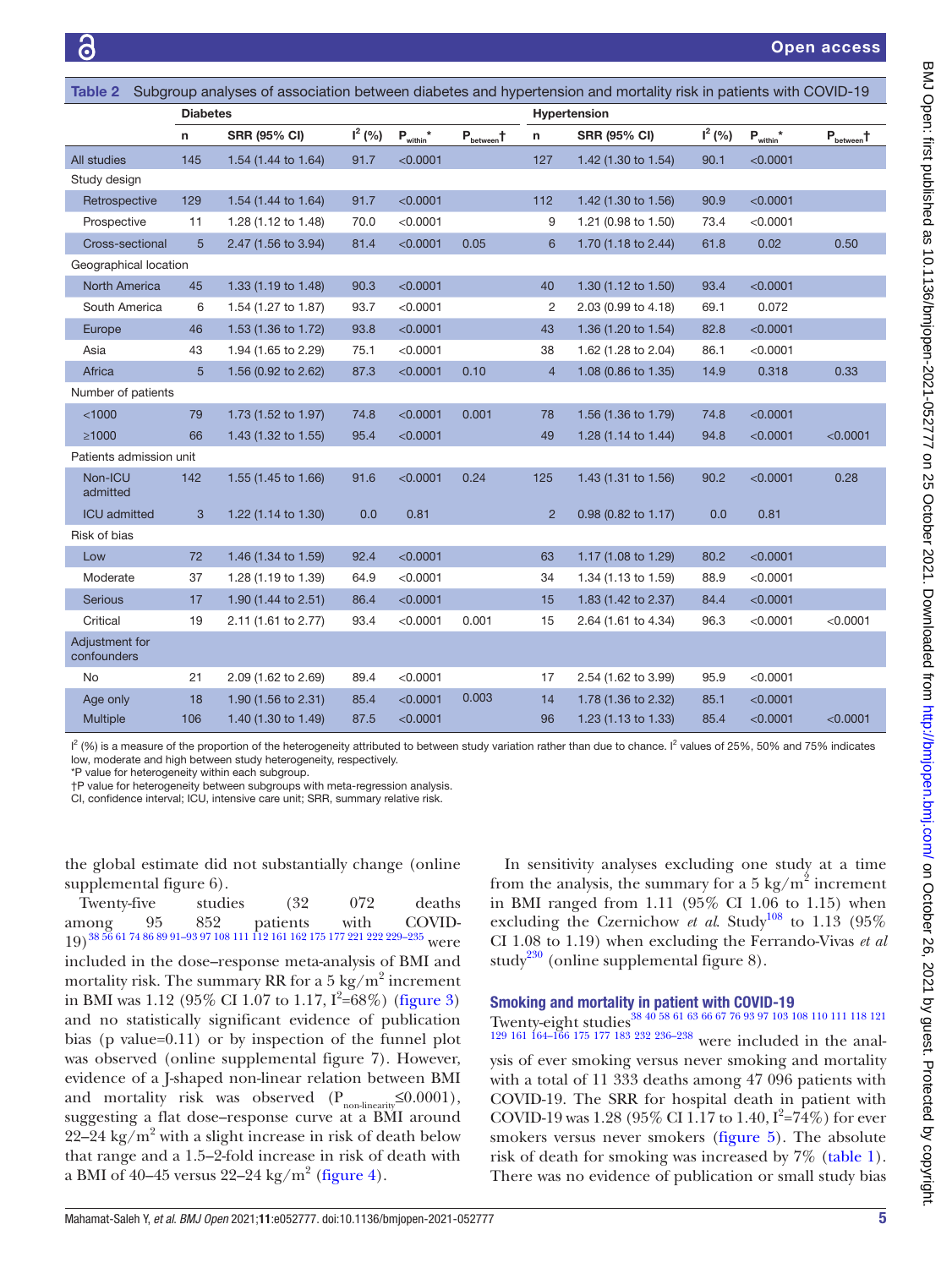| Author                                       | Country                          | <b>Relative Risk</b><br>(95% CI) |
|----------------------------------------------|----------------------------------|----------------------------------|
| Almazeedi, 2020                              | Kuwait                           | 0.22(0.03, 1.51)                 |
| McCarty, 2020                                | <b>USA</b>                       | 0.69(0.35, 1.37)                 |
| Mccullough, 2020                             | <b>USA</b>                       | 0.70(0.43, 1.14)                 |
| Salazar, 2020                                | <b>USA</b>                       | 0.78(0.36, 1.69)                 |
| Arshad, 2020                                 | <b>USA</b>                       | 0.78(0.63, 0.97)                 |
| Stony Brook COVID-19, 2020                   | <b>USA</b>                       | 0.93(0.63, 1.37)                 |
| Rosenberg, 2020                              | <b>USA</b>                       | 0.96(0.75, 1.22)                 |
| Price-Haywood, 2020                          | <b>USA</b>                       | 0.99(0.77, 1.27)                 |
| Salacup, 2020                                | <b>USA</b>                       | 1.02 (0.98, 1.07)                |
| Hashemi, 2020                                | <b>USA</b>                       | 1.03 (0.51, 2.09)                |
|                                              |                                  |                                  |
| Biscarini, 2020                              | Italy                            | 1.03(0.64, 1.65)                 |
| Fried, 2020                                  | <b>USA</b>                       | 1.07 (0.93, 1.24)                |
| Tehrani, 2020                                | Sweden                           | 1.07(0.61, 1.87)                 |
| Mendy, 2020                                  | <b>USA</b>                       | 1.09(0.36, 3.32)                 |
| Kim, 2020                                    | <b>USA</b>                       | 1.09(0.92, 1.30)                 |
| Rodriguez-Molinero, 2020                     | Spain                            | 1.12 (0.59, 2.11)                |
| Crouse, 2020                                 | <b>USA</b>                       | 1.14 (0.67, 1.94)                |
| Hajifathalian, 2020                          | <b>USA</b>                       | 1.15(0.62, 2.14)                 |
| Berenguer, 2020                              | Spain                            | 1.21(1.01, 1.44)                 |
| Castelnuovo, 2020                            | Italy                            | 1.21(0.91, 1.61)                 |
| Portoles, 2020                               | Spain                            | 1.22 (0.63, 2.35)                |
| Ramos-Rincon, 2020                           | Spain                            | 1.24(1.00, 1.54)                 |
| Lombardi, 2020                               | Italy                            | 1.26 (0.85, 1.86)                |
| Lunski, 2020                                 | <b>USA</b>                       | 1.30 (1.03, 1.64)                |
| <b>Mallow, 2020</b>                          | <b>USA</b>                       | 1.30(1.15, 1.47)                 |
| Parker, 2020                                 | South Africa                     | 1.30 (0.51, 3.29)                |
| Rossi, 2020                                  | Italy                            | 1.30 (0.59, 2.86)                |
| Nakeshbandi, 2020                            | <b>USA</b>                       | 1.30 (1.00, 1.69)                |
| Docherty, 2020                               | UK                               | 1.33 (1.19, 1.49)                |
| Mirani, 2020                                 | Italy                            | 1.33 (0.81, 2.18)                |
| Zhang, 2020                                  | China                            | 1.35 (1.08, 1.70)                |
| Sands, 2020                                  | <b>USA</b>                       | 1.41 (1.08, 1.85)                |
| Núñez-Gil, 2020                              | Spain                            | 1.52 (0.83, 2.77)                |
| Wollenstein-Betech, 2020                     | Brazil                           |                                  |
| Xie, 2020                                    | <b>USA</b>                       | 1.66 (1.52, 1.82)                |
|                                              | Mexico                           | 1.67 (0.90, 3.12)                |
| Gutierrez, 2020                              |                                  | 1.68 (1.63, 1.74)                |
| Pettit, 2020                                 | <b>USA</b>                       | 1.70 (1.07, 2.71)                |
| Sousa, 2020                                  | Brazil                           | 1.70 (0.39, 7.46)                |
| DF de Souza, 2020                            | Brazil                           | 1.77 (0.84, 3.73)                |
| Shah, 2020                                   | <b>USA</b>                       | 1.79 (1.12, 2.87)                |
| Imam, 2020                                   | <b>USA</b>                       | 1.80 (1.37, 2.36)                |
| Calmes, 2020                                 | Belgium                          | 1.80 (1.06, 3.07)                |
| Rottoli, 2020                                | Italy                            | 2.18 (1.34, 3.54)                |
| Nachega, 2020                                | Democratic Republic of the Congo | 2.30 (1.24, 4.27)                |
| Klang, 2020                                  | <b>USA</b>                       | 2.30(1.78, 2.97)                 |
| Alamdari, 2020                               | Iran                             | 2.53 (1.08, 5.92)                |
| Coppelli, 2020                               | Italy                            | 2.80 (0.97, 8.09)                |
| Giacomelli, 2020                             | Italy                            | 3.04 (1.42, 6.50)                |
| Yazdanpanah, 2020                            | Iran                             | 3.32 (1.70, 6.50)                |
| Gazzaruso, 2020                              | Italy                            | 3.62(2.14, 6.14)                 |
| Mather, 2020                                 | <b>USA</b>                       | 5.87 (2.54, 13.58)               |
| Steinberg, 2020                              | <b>USA</b>                       | 6.29 (1.76, 22.47)               |
| Escalera-Antezana, 2020                      | Bolivia                          | 12.13 (1.69, 86.97)              |
| Abohamr, 2020                                | Saudi Arabia                     | 18.14 (10.86, 30.30)             |
| Overall, DL ( $I^2 = 91.0\%$ , $p = 0.000$ ) |                                  | 1.45(1.30, 1.61)                 |
|                                              |                                  |                                  |
|                                              | ı                                |                                  |
|                                              | 02                               | 90                               |

Figure 2 Association between obesity and mortality risk in patients with COVID-19.

(p value=0.91) (online supplemental figure 9). In sensitivity analyses, the results persisted when excluding one study at a time (online supplemental figure 10).

For current smoking versus never smoking, nineteen studies, 4 58 66 76 97 103 110 111 117 118 121 129 161 162 165 177 203 236 239

which included 9845 deaths among 33 147 patients with COVID-19, were identified. The SRR of current smoking was 1.29 (95% CI 1.03 to 1.62,  $I^2 = 84\%$ ) (figure 6) and no statistically significant evidence of publication bias was observed (p value=0.86) (online supplemental figure 11).

A total of  $14$  studies $^{58\,66\,76\,97\,103\,110\,111\,118\,121\,129\,16\bar{1}}$  165 177 236 were included in the analysis of former smoking versus never smoking and mortality risk, including 8121 deaths among 25 340 patients with COVID-19. The SRR was 1.25 (95% CI 1.11 to 1.42) with moderate to high heterogeneity ( $I^2 = 75\%$ ) (figure 7). There was no evidence of publication bias with Egger's test (p value=0.70). In sensitivity analyses excluding one study at a time from the analyses of current and former smoking, the results were not materially altered (online supplemental figures 12-13). Globally, results did not change in nearly all subgroup analyses (online supplemental table 4).

Finally, a total of 15 studies29 44 52 58 107 174 186 192 208 218 240–243 did not provide a definition of the smoking variable (>76 400 deaths, 682 310 patients) and the SRR was 1.31 (95%



Figure 3 Association between body mass index (BMI) and mortality risk in patients with COVID-19, linear dose– response analysis, per 5  $kg/m<sup>2</sup>$  increment of BMI.

CI 1.07 to 1.62,  $I^2 = 88\%$ ) (online supplemental figure 14) which seemed to be similar to current and ever smoking.

#### PAF of deaths and assessment of certainty of the body of evidence

The estimated PAF was 10.6%, 11.8%, 11.5% and 2.5% for diabetes, hypertension, obesity and ever smoking, respectively when considering all studies included in this meta-analysis (table 1). Based on studies that adjusted for multiple risk factors, attributable death was 8% for



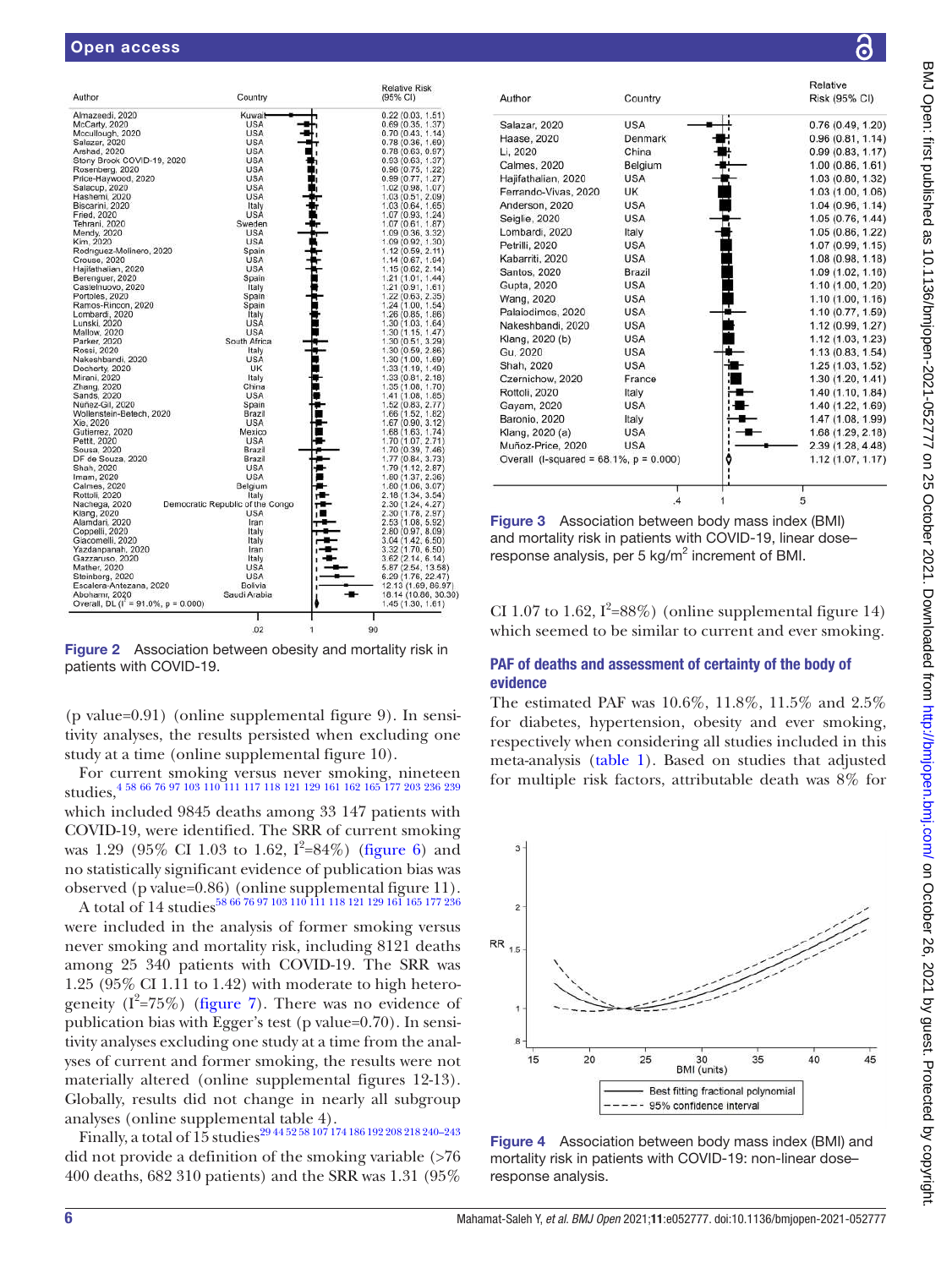

Figure 5 Association between ever smoking (vs never smoking) and mortality risk in patients with COVID-19.

diabetes, 7% for hypertension, 11% for obesity and 2% for ever smoking.

Regarding the body of evidence, certainty of evidence was rated 'low' for diabetes, hypertension and smoking and 'high' for obesity (online supplemental table 5).

# **DISCUSSION**

### Principal findings

To our knowledge, this study is one of the largest metaanalyses of association between diabetes, hypertension, obesity, smoking and COVID-19 mortality. We found that



Figure 6 Association between current smoking (vs never smoking) and mortality risk in patients with COVID-19.



Figure 7 Association between former smoking (vs never smoking) and mortality risk in patients with COVID-19.

patients with diabetes had a 54% higher risk of death from COVID-19 compared with patients without diabetes; those with hypertension had a 42% increase in the relative risk of death from COVID-19 compared with patients without hypertension and those with obesity have a 45% greater in the relative risk of COVID-19 death compared with non-obese patients. In addition, we found that ever, current and former smoking was associated with 28%, 29% and 25% increases in the relative risk of death in patients with COVID-19. Our linear dose–response metaanalysis suggested that each  $5 \text{ kg/km}^2$  increment in BMI was associated with a 12% greater risk of COVID-19 death. However, evidence of non-linearity was observed in the analysis of BMI and risk of COVID-19 death, with a J-shaped dose–response relation with flattening of the dose–response curve between 22 and 24 of BMI level and a slight increase below that range and a 1.5–2-fold increase in risk with a BMI of 40–45. While there was no publication bias, study heterogeneity was high for all exposure and this persisted in most of the subgroup analyses. However, the heterogeneity appeared to be driven to a larger extent by differences in the strength of the associations, than differences in the direction of the effect, as the vast majority of studies reported significant or non-significant positive associations between these exposures and increased mortality, and relatively few studies reported risk estimates in the direction of an inverse association. Given this meta-analysis included more studies than a typical meta-analysis,  $I^2$  and heterogeneity were high as the likelihood of divergent findings increases with increasing number of studies.

## Comparisons to findings from previous epidemiological studies and biological mechanisms

Since the first reports of COVID-19, several studies have shown that patients with COVID-19 with comorbidities have a higher risk of death.<sup>417 244 245</sup> However, these studies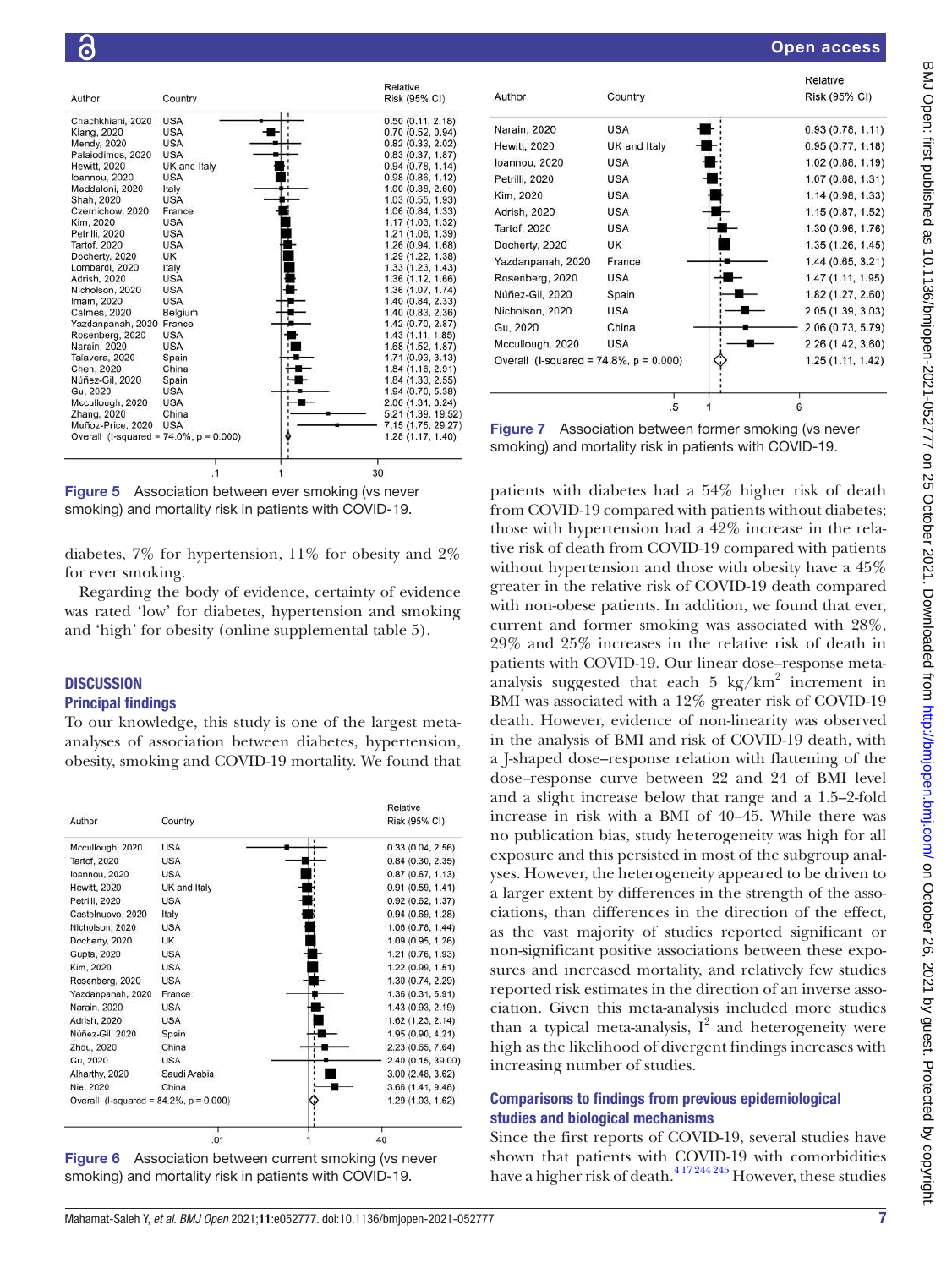have differed greatly in term of sample size, and results are conflicting and heterogeneous. Previous meta-analyses have shown that patients with diabetes, hypertension and obesity had an increased risk of mortality. 16–18 21 246 247 Unfortunately, these previous meta-analyses were limited by the lack of subgroup analyses, which is crucial to evaluate heterogeneity and no previous meta-analysis has estimated the number of deaths attributed to these comorbidities or conditions.

This meta-analysis summarises the results of 186 observational studies published up to November 2020, including 210 447 deaths among 1 304 587 million patients with COVID-19. Our findings are similar to results from previously published systematic reviews, suggesting a higher mortality rate of COVID-19 in patients with cardiovascular or chronic condition.<sup>16 17 21 22</sup> We found a 1.54-fold greater mortality from COVID-19 among patient with diabetes compared with those without (n=145 studies), which is similar to those yielded in previous meta-analyses,  $16$ whereas the estimate magnitude is weaker than those in de Almeida-Pititto *et al*,<sup>21</sup> Kumar *et al*,<sup>246</sup> Shang *et al*<sup>248</sup> and Luo *et al*. 17 In our subgroup analyses, we found that the positive association was stronger in studies without any adjustment or adjusted for age only compared with studies that adjusted for multiple factors. Thus, the higher magnitude observed in the previous metaanalyses may be in part due to the important number of studies without adjustment for confounding factors such as age and comorbidities, which are mostly with critical or serious risk of bias. In addition, we estimated that 8% of deaths by COVID-19 were attributed to diabetes; this aspect has to our knowledge not been investigated previously. The absolute risk of death associated with diabetes was increased by 14%. The mechanism underlying the increased mortality from COVID-19 in patients with diabetes may be explained by chronic inflammatory conditions. Patients with COVID-19 with diabetes have a significantly higher inflammatory markers such as C reactive protein (CRP), interleukin 6 (IL-6) compared with patients without diabetes. $249$  Inflammatory markers such as IL-6, CRP, IL-10, lactate dehydrogenase and tumor necrosis factor-α, which are indicative of different aspects of COVID-19 severity, requirements of intensive care support including dialysis and ventilation, are associated with higher risk of death. $250\,251$ 

Regarding hypertension, our findings yielded a 1.42 fold higher risk of death from COVID-19 in patient with hypertension (n=127 studies), which also is slightly weaker than the results from previous meta-analyses.<sup>16</sup> <sup>22</sup> <sup>247</sup> Nearly 7% of death in patients with COVID-19 could be attributed to hypertension and we found that hypertension increased the absolute risk of death by 11%. Previous clinical studies showed that hypertension is a major risk factor for worse outcome in patients infected with SARS and Middle East respiratory syndrome.<sup>252 253</sup> Although, the exact mechanism by which hypertension increase mortality rate remains unclear, chronic inflammation may play an active role in increasing risk of death.

Du *et al* suggested that patients with obesity had a 2.68-fold risk for COVID-19 mortality compared with non-obese patients (n=7 studies).<sup>18</sup> In dose–response analysis, they showed that for each  $1 \text{ kg/m}^2$  increase in BMI, the risk of death increased by 6%. Partly consistent with this study, we found that a 5 kg/ $m^2$  increase in BMI level was associated with a 12% increase in the risk of death in patient with COVID-19 (n=25 studies). In addition, we found evidence of a non-linear J-shaped association between BMI and mortality from COVID-19, with a flattening of the dose–response curve for BMI values between 22 and 24 kg/m<sup>2</sup> and with a slightly higher risk below that range and a moderate to strong increase in mortality with severe obesity (BMI 40–45). Obesity is associated with a low-grade systemic inflammation, which plays a major role in the pathogenesis of respiratory conditions. Patients with COVID-19 and with preexisting obesity may have an overactivated inflammation response, which may induce excessive inflammatory response. $254$  Obesity is also strongly associated with increased risk of diabetes, hypertension and several other chronic diseases<sup>255</sup> that increases risk of COVID-19 mortality.<sup>256</sup>

In addition, our finding showed that ever, current and former smoking was associated with 28%, 29% and 25% increases in the relative risk of death in patients with COVID-19 compared with never smokers. Tobacco smoking is known to alter the function of the immune system; therefore smokers are more likely to get a severe infection of COVID-19 due to their poor mucociliary clearance, which could lead to the release of proinflammatory markers and oxidative stress and thereby contribute to higher mortality rates. The risk of death in former smokers was higher than in never smokers and only slightly lower than risk in current smoker. However, more studies are required to clarify the impact of longer durations of smoking cessation in former smokers on risk of death in patients with COVID-19.

Although we found that diabetes, hypertension, BMI and smoking were associated with greater COVID-19 mortality, a recent meta-analysis suggested that mortality was more frequently observed in patients with COVID-19 with cardiovascular disease, cerebrovascular accident and chronic kidney disease.<sup>257</sup> The authors observed that COVID-19 mortality among all comorbidities was high in European and Latin American patients compared with the US patients. It is possible that geographical differences in therapeutic practice of COVID-19 such as the use of antibiotics, antivirals and others drugs may partly explain the greater COVID-19 death in some regions,<sup>258</sup> while there was no evidence of heterogeneity in findings across geographic location in our study. The review also suggested that COVID-19 mortality among those with underlying medical diseases was high in mostly elderly patients.<sup>258</sup> However, we did not perform subgroup analysis by age because this information was lacking in most of the included studies.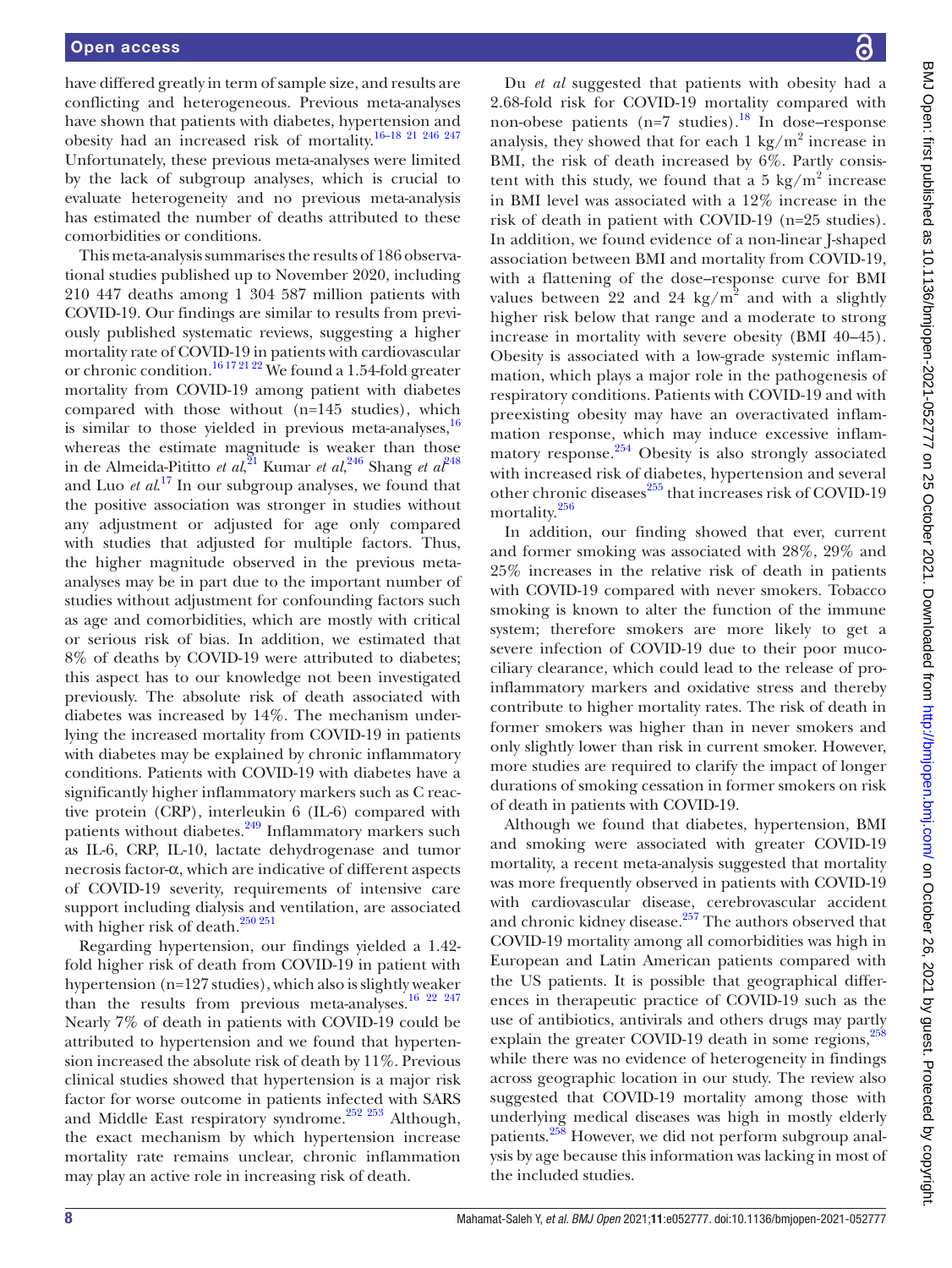#### Strengths, limitations and public health implications

This present meta-analysis of observational studies on diabetes, hypertension, obesity and smoking and risk of death in patients with COVID-19 has several strengths, including the large sample size and number of COVID-19 deaths, the detailed subgroup and sensitivity analyses, as well as the linear and non-linear dose–response analyses, which clarified the strength and shape of the dose– response relationship. Original aspects of our study included the estimation of the number of deaths attributable to these conditions. This is, to our knowledge, the first meta-analysis that perform a separate analysis of ever, current and former smoking versus never smoking in relation to COVID-19 mortality. As any previous published meta-analyses, the current analysis has some limitations that should be considered in the interpretation of our findings. First, we did not investigate the association between presence of two or more coexisting comorbidities and risk of death in patients with COVID-19. Finally, subgroup analyses stratified by clinical or lifestyle factors such as medications, diabetes type and duration, adherence to specific diet, or physical activity were not possible because of the lack of such data from the studies included.

Despite these limitations, our findings may have important public health implications in the context of increasing numbers of severe COVID-19 cases, overburdened hospitals and leading to higher hospital death due to COVID-19 and suggest that people with cardiovascular risk factors, in particular those with diabetes, hypertension and obesity, should be considered as a high priority to get vaccinated. In addition, since smoking is a risk factor for several chronic diseases, including cancer and cardiovascular disease, our finding lend support to the importance of smoking prevention and smoking cessation and support policies and public health efforts to reduce the prevalence smoking in the general population.

#### **CONCLUSION**

Our finding suggests that presence of diabetes, hypertension, obesity and smoking in patients with COVID-19 is associated with a 1.54-fold, 1.42-fold, 1.45-fold and 1.28 fold greater risk of mortality, respectively. We have found that the proportion of death attributable to diabetes, hypertension, obesity and smoking was 8%, 7%, 11% and 2%, respectively. These findings support that people with diabetes, hypertension, obesity should be prioritised for vaccination in order to limit the higher death rates in hospital. Public policies should promote a healthier lifestyle including healthier diets and regular physical activity to reduce patient risk factors and comorbidities.

#### Author affiliations

<sup>1</sup>Paris-Saclay University, UVSQ, Inserm, Gustave Roussy, "Exposome and Heredity" team, CESP, F-94805, Villejuif, France

<sup>2</sup>Department of Plant Molecular Biology, Faculty of Biology and Medicine, University of Lausanne, Lausanne, Switzerland

<sup>3</sup>Laboratory of Soil Biodiversity, Faculty of Science, University of Neuchatel, Neuchâtel, Switzerland

5 National Institute for Health Research, Health Protection Research Unit in Healthcare Associated Infections and Antimicrobial Resistance, Imperial College London, London, UK

<sup>6</sup>Infectious and Tropical Diseases Department, Bichat-Claude Bernard Hospital, AP-HP, Paris, France

<sup>7</sup>Department of Epidemiology and Biostatistics, School of Public Health, Imperial College London, London, UK

8 Department of Nutrition, Bjørknes University College, Oslo, Norway <sup>9</sup>Department of Endocrinology, Morbid Obesity and Preventive Medicine, Oslo University Hospital, Oslo, Norway

<sup>10</sup>Unit of Cardiovascular and Nutritional Epidemiology, Institute of Environmental Medicine, Karolinska Institutet, Stockholm, Sweden

<sup>11</sup>Department of Statistics, Computer Science and Applications "G. Parenti", University of Florence, Florence, Italy

Twitter Yahya Mahamat-Saleh @MS\_Yahya\_, Thibault Fiolet @T\_Fiolet, Mathieu Edouard Rebeaud @Damkyan\_Omega and Anthony Guihur @AnthonyGuihur

Contributors YM-S conceived and designed the research. YM-S performed statistical analysis and wrote the first draft of the paper. YM-S, TF and MER performed the literature search and literature screening. YM-S and TF assessed the risk of bias of the studies and assessed the certainty of evidence of the associations. MM assisted with the statistical analysis. YM-S, TF, MER, MM, AG, DEF, NL, NP-S, DA and GS contributed to data interpretation and revision of the manuscript for intellectual content. YM-S takes responsibility for the integrity of the data and the accuracy of the data analysis. YM-S is responsible for the overall content as guarantor.

Funding The authors have not declared a specific grant for this research from any funding agency in the public, commercial or not-for-profit sectors.

Competing interests None declared.

Patient consent for publication Not applicable.

Provenance and peer review Not commissioned; externally peer reviewed.

Data availability statement All data relevant to the study are included in the article or uploaded as supplementary information.

Supplemental material This content has been supplied by the author(s). It has not been vetted by BMJ Publishing Group Limited (BMJ) and may not have been peer-reviewed. Any opinions or recommendations discussed are solely those of the author(s) and are not endorsed by BMJ. BMJ disclaims all liability and responsibility arising from any reliance placed on the content. Where the content includes any translated material, BMJ does not warrant the accuracy and reliability of the translations (including but not limited to local regulations, clinical guidelines, terminology, drug names and drug dosages), and is not responsible for any error and/or omissions arising from translation and adaptation or otherwise.

Open access This is an open access article distributed in accordance with the Creative Commons Attribution Non Commercial (CC BY-NC 4.0) license, which permits others to distribute, remix, adapt, build upon this work non-commercially, and license their derivative works on different terms, provided the original work is properly cited, appropriate credit is given, any changes made indicated, and the use is non-commercial. See: http://creativecommons.org/licenses/by-nc/4.0/.

#### ORCID iDs

Yahya Mahamat-Saleh http://orcid.org/0000-0002-5892-8886 Anthony Guihur http://orcid.org/0000-0001-5353-1428 Dagfinn Aune http://orcid.org/0000-0002-4533-1722

#### **REFERENCES**

- 1 Zhu N, Zhang D, Wang W, *et al*. A novel coronavirus from patients with pneumonia in China, 2019. *N Engl J Med Overseas Ed* 2020;382:727–33.
- 2 WHO. Coronavirus disease (COVID-19) pandemic, 2020. Available: https://www.who.int/emergencies/diseases/novel-coronavirus-2019?gclid=CjwKCAiA57D\_BRAZEiwAZcfCxWRma5FQmvw6WgYE sv692kL7rMdTuLqwaaSN7-Hfq0rjcu-rrfGYpBoCT1IQAvD\_BwE
- 3 World Health Organization (WHO). Who coronavirus disease (COVID-19) Dashboard. Available: https://covid19.who.int/?gclid= CjwKCAiA57D\_BRAZEiwAZcfCxWQWth4sNqEZ1J34KInDRNOj iLuwzkFwpDNCU7V2CPqCPGDU2jLYfhoCb6UQAvD\_BwE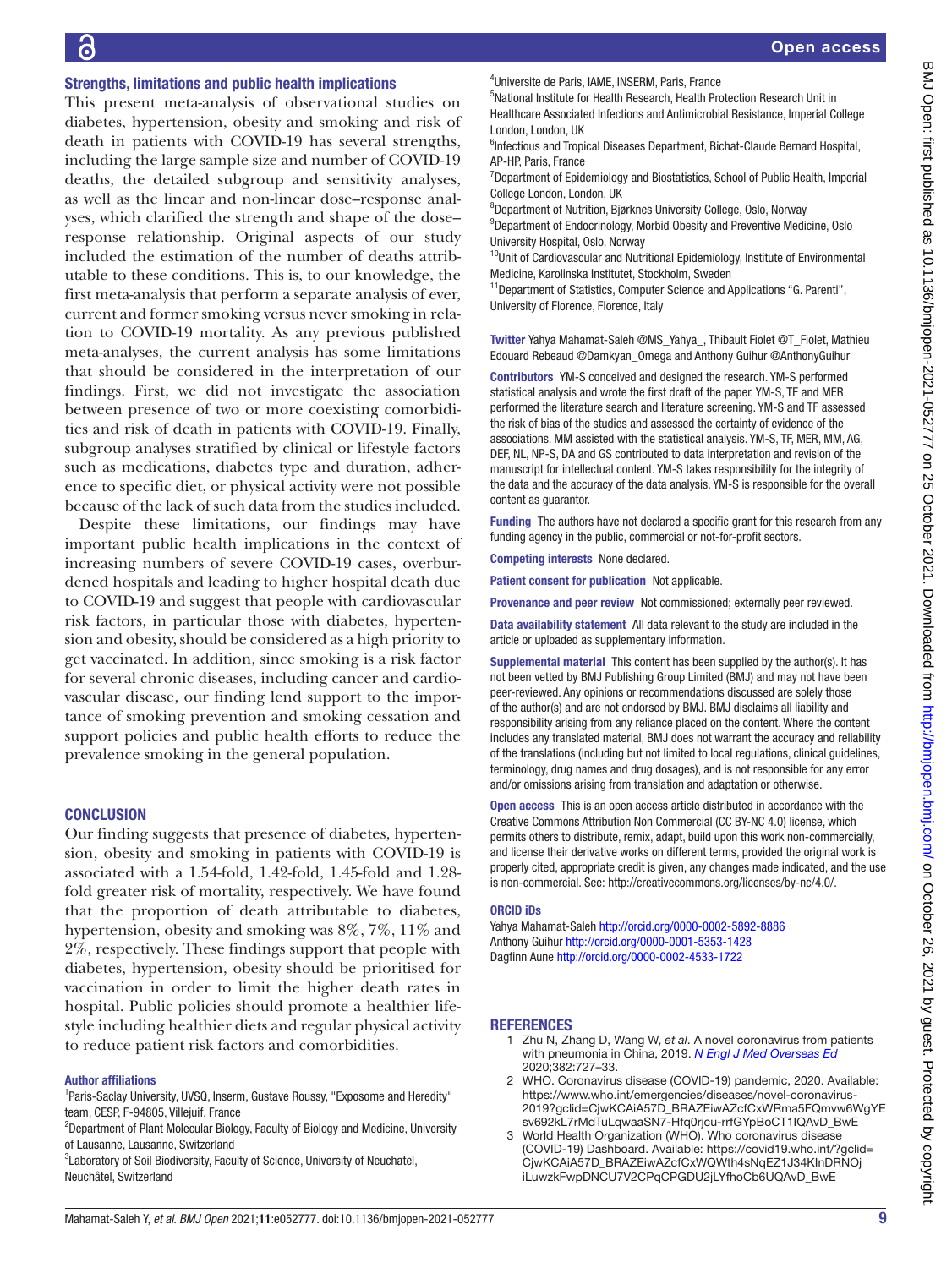- 4 Zhou F, Yu T, Du R, *et al*. Clinical course and risk factors for mortality of adult inpatients with COVID-19 in Wuhan, China: a retrospective cohort study. *Lancet* 2020;395:1054–62.
- 5 Onder G, Rezza G, Brusaferro S. Case-Fatality rate and characteristics of patients dying in relation to COVID-19 in Italy. *JAMA* 2020;323:1775-1776.
- 6 Goldstein JR, Lee RD. Demographic perspectives on the mortality of COVID-19 and other epidemics. *Proc Natl Acad Sci U S A* 2020;117:22035–41.
- 7 Demombynes G. COVID-19 age-mortality curves are flatter in developing countries 2020.
- 8 Richardson S, Hirsch JS, Narasimhan M, *et al*. Presenting characteristics, comorbidities, and outcomes among 5700 patients hospitalized with COVID-19 in the new York City area. *JAMA* 2020;323:2052–9.
- 9 Wang D, Hu B, Hu C, *et al*. Clinical characteristics of 138 hospitalized patients with 2019 novel coronavirus-infected pneumonia in Wuhan, China. *JAMA* 2020;323:1061.
- Huang C, Wang Y, Li X, *et al.* Clinical features of patients infected with 2019 novel coronavirus in Wuhan, China. *The Lancet* 2020;395:497–506.
- 11 Yang J, Zheng Y, Gou X, *et al*. Prevalence of comorbidities and its effects in patients infected with SARS-CoV-2: a systematic review and meta-analysis. *Int J Infect Dis* 2020;94:91–5.
- 12 Siordia JA. Epidemiology and clinical features of COVID-19: a review of current literature. *J Clin Virol* 2020;127:104357.
- 13 Guan W-J, Liang W-H, Zhao Y, *et al*. Comorbidity and its impact on 1590 patients with COVID-19 in China: a nationwide analysis. *Eur Respir J* 2020;55:2000547.
- 14 Khan MMA, Khan MN, Mustagir MG, *et al*. Effects of underlying morbidities on the occurrence of deaths in COVID-19 patients: a systematic review and meta-analysis. *J Glob Health* 2020;10:020503.
- 15 Liu K, Fang Y-Y, Deng Y, *et al*. Clinical characteristics of novel coronavirus cases in tertiary hospitals in Hubei Province. *Chin Med J* 2020;133:1025–31.
- 16 Ssentongo P, Ssentongo AE, Heilbrunn ES, *et al*. Association of cardiovascular disease and 10 other pre-existing comorbidities with COVID-19 mortality: a systematic review and meta-analysis. *PLoS One* 2020;15:e0238215.
- 17 Luo L, Fu M, Li Y, *et al*. The potential association between common comorbidities and severity and mortality of coronavirus disease 2019: a pooled analysis. *Clin Cardiol* 2020;43:1478–93.
- 18 Du Y, Lv Y, Zha W, *et al*. Association of body mass index (BMI) with critical COVID-19 and in-hospital mortality: a dose-response metaanalysis. *Metabolism* 2021;117:154373.
- 19 Karanasos A, Aznaouridis K, Latsios G, *et al*. Impact of smoking status on disease severity and mortality of hospitalized patients with COVID-19 infection: a systematic review and meta-analysis. *Nicotine Tob Res* 2020;22:1657–9.
- 20 Hussain A, Mahawar K, Xia Z, *et al*. Obesity and mortality of COVID-19. meta-analysis. *Obes Res Clin Pract* 2020;14:295–300.
- 21 de Almeida-Pititto B, Dualib PM, Zajdenverg L, *et al*. Severity and mortality of COVID 19 in patients with diabetes, hypertension and cardiovascular disease: a meta-analysis. *Diabetol Metab Syndr* 2020;12:75.
- 22 Noor FM, Islam MM. Prevalence and associated risk factors of mortality among COVID-19 patients: a meta-analysis. *J Community Health* 2020;45:1270–82.
- 23 Chu Y, Yang J, Shi J, *et al*. Obesity is associated with increased severity of disease in COVID-19 pneumonia: a systematic review and meta-analysis. *Eur J Med Res* 2020;25:64.
- 24 Popkin BM, Du S, Green WD, *et al*. Individuals with obesity and COVID-19: a global perspective on the epidemiology and biological relationships. *Obes Rev* 2020;21:e13128.
- 25 Seidu S, Gillies C, Zaccardi F, *et al*. The impact of obesity on severe disease and mortality in people with SARS-CoV-2: a systematic review and meta-analysis. *Endocrinol Diabetes Metab* 2020:e00176.
- 26 Mesas AE, Cavero-Redondo I, Álvarez-Bueno C, *et al*. Predictors of in-hospital COVID-19 mortality: a comprehensive systematic review and meta-analysis exploring differences by age, sex and health conditions. *PLoS One* 2020;15:e0241742.
- 27 Alqahtani JS, Oyelade T, Aldhahir AM, *et al*. Prevalence, severity and mortality associated with COPD and smoking in patients with COVID-19: a rapid systematic review and meta-analysis. *PLoS One* 2020;15:e0233147.
- 28 Neumann-Podczaska A, Chojnicki M, Karbowski LM, *et al*. Clinical characteristics and survival analysis in a small sample of older COVID-19 patients with defined 60-Day outcome. *Int J Environ Res Public Health* 2020;17:8362.
- 29 Gutierrez JP, Bertozzi SM. Non-Communicable diseases and inequalities increase risk of death among COVID-19 patients in Mexico. *PLoS One* 2020;15:e0240394.
- 30 Albitar O, Ballouze R, Ooi JP, *et al*. Risk factors for mortality among COVID-19 patients. *Diabetes Res Clin Pract* 2020;166:108293.
- 31 Al-Salameh A, Lanoix J-P, Bennis Y, *et al*. Characteristics and outcomes of COVID-19 in hospitalized patients with and without diabetes. *Diabetes Metab Res Rev* 2021;37:e3388.
- 32 Hashemi N, Viveiros K, Redd WD, *et al*. Impact of chronic liver disease on outcomes of hospitalized patients with COVID-19: a multicentre United States experience. *Liver Int* 2020;40:2515–21.
- 33 Atkins JL, Masoli JAH, Delgado J, *et al*. Preexisting comorbidities predicting COVID-19 and mortality in the UK Biobank community cohort. *J Gerontol A Biol Sci Med Sci* 2020;75:2224–30.
- 34 Barron E, Bakhai C, Kar P, *et al*. Associations of type 1 and type 2 diabetes with COVID-19-related mortality in England: a wholepopulation study. *Lancet Diabetes Endocrinol* 2020;8:813–22.
- 35 Barbu MG, Thompson RJ, Thompson DC, *et al*. The impact of SARS-CoV-2 on the most common Comorbidities-A retrospective study on 814 COVID-19 deaths in Romania. *Front Med* 2020;7:567199.
- 36 Boulle A, Davies M-A, Hussey H, *et al*. Risk factors for coronavirus disease 2019 (COVID-19) death in a population cohort study from the Western Cape Province, South Africa. *Clin Infect Dis* 2021;73:e2005–15.
- 37 Bousquet G, Falgarone G, Deutsch D, *et al*. ADL-dependency, D-dimers, LDH and absence of anticoagulation are independently associated with one-month mortality in older inpatients with Covid-19. *Aging* 2020;12:11306–13.
- 38 Calmes D, Graff S, Maes N, *et al*. Asthma and COPD are not risk factors for ICU stay and death in case of SARS-CoV2 infection. *J Allergy Clin Immunol Pract* 2021;9:160-169.
- 39 Carrasco-Sánchez FJ, López-Carmona Mª Dolores, Martínez-Marcos FJ, *et al*. Admission hyperglycaemia as a predictor of mortality in patients hospitalized with COVID-19 regardless of diabetes status: data from the Spanish SEMI-COVID-19 registry. *Ann Med* 2021;53:103–16.
- 40 Chachkhiani D, Soliman MY, Barua D, *et al*. Neurological complications in a predominantly African American sample of COVID-19 predict worse outcomes during hospitalization. *Clin Neurol Neurosurg* 2020;197:106173.
- 41 Chang MC, Hwang J-M, Jeon J-H, *et al*. Fasting plasma glucose level independently predicts the mortality of patients with coronavirus disease 2019 infection: a multicenter, retrospective cohort study. *Endocrinol Metab* 2020;35:595–601.
- 42 Chilimuri S, Sun H, Alemam A, *et al*. Predictors of mortality in adults admitted with COVID-19: retrospective cohort study from New York City. *West J Emerg Med* 2020;21:779–84.
- 43 Ciardullo S, Zerbini F, Perra S, *et al*. Impact of diabetes on COVID-19-related in-hospital mortality: a retrospective study from northern Italy. *J Endocrinol Invest* 2021;44:843–50.
- 44 pp Coppelli A, Giannarelli R, Aragona M, *et al*. Hyperglycemia at hospital admission is associated with severity of the prognosis in patients hospitalized for COVID-19: the Pisa COVID-19 study. *Diabetes Care* 2020;43:2345–8.
- 45 Crouse A, Grimes T, Li P, *et al*. Metformin use is associated with reduced mortality in a diverse population with COVID-19 and diabetes. *medRxiv* 2020. doi:10.1101/2020.07.29.20164020. [Epub ahead of print: 31 Jul 2020].
- 46 Dennis JM, Mateen BA, Sonabend R, *et al*. Type 2 diabetes and COVID-19-Related mortality in the critical care setting: a national cohort study in England, March-July 2020. *Diabetes Care* 2021;44:50–7.
- 47 Desai A, Voza G, Paiardi S, *et al*. The role of anti-hypertensive treatment, comorbidities and early introduction of LMWH in the setting of COVID-19: a retrospective, observational study in northern Italy. *Int J Cardiol* 2021;324:249–54.
- 48 de Souza Silva GA, da Silva SP, da Costa MAS, *et al*. Sars-Cov, MERS-CoV and SARS-CoV-2 infections in pregnancy and fetal development. *J Gynecol Obstet Hum Reprod* 2020;101846:101846.
- 49 Escalera-Antezana JP, Lizon-Ferrufino NF, Maldonado-Alanoca A, *et al*. Risk factors for mortality in patients with coronavirus disease 2019 (COVID-19) in Bolivia: an analysis of the first 107 confirmed cases. *Infez Med* 2020;28:238–42.
- 50 Esme M, Koca M, Dikmeer A, *et al*. Older adults with coronavirus disease 2019: a nationwide study in turkey. *J Gerontol A Biol Sci Med Sci* 2021;76:e68–75.
- 51 Fernández-Cruz A, Ruiz-Antorán B, Muñoz-Gómez A, *et al*. A retrospective controlled cohort study of the impact of glucocorticoid treatment in SARS-CoV-2 infection mortality. *Antimicrob Agents Chemother* 2020;64:e01168–20.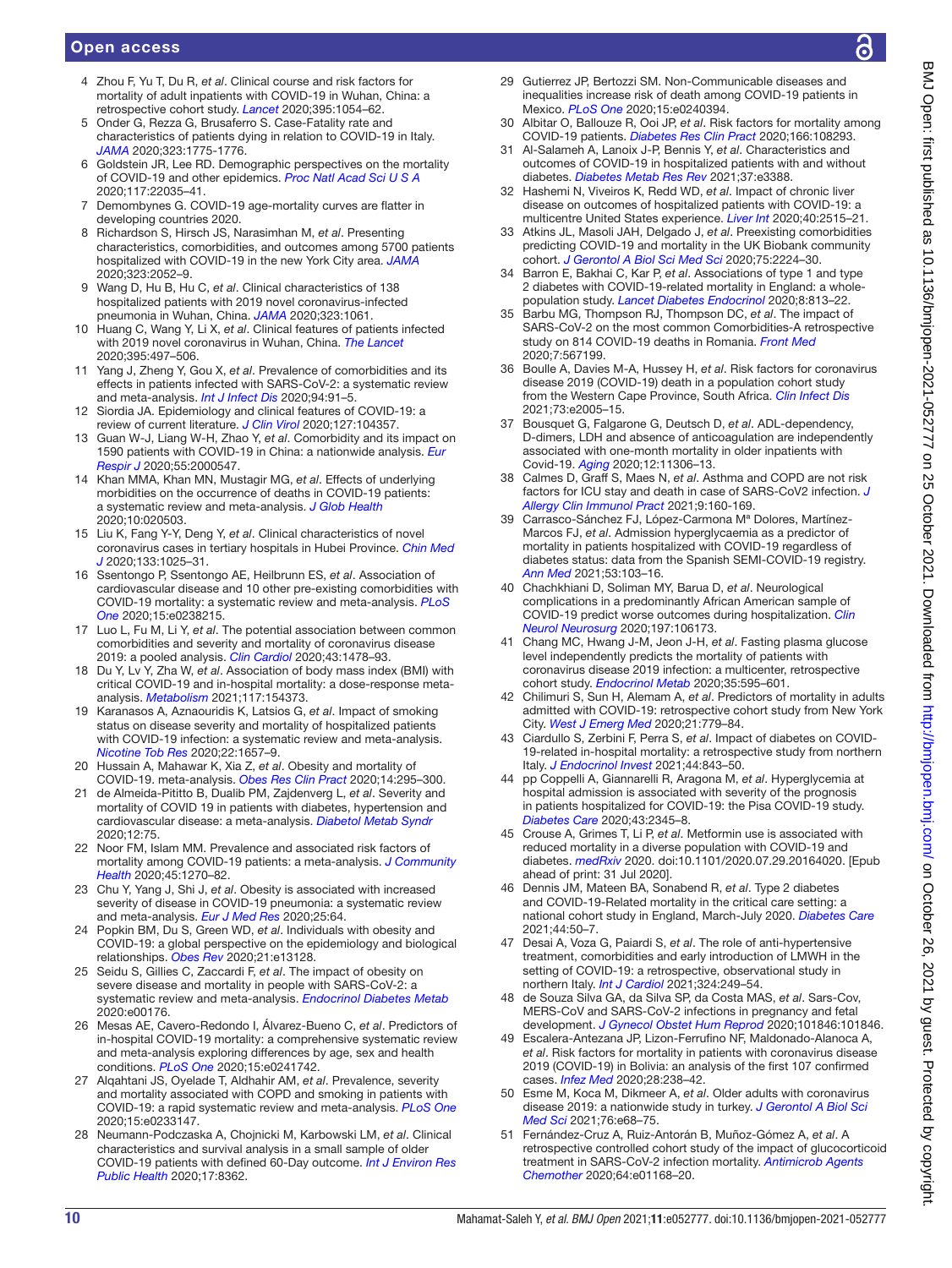# G

- 52 Fried MW, Crawford JM, Mospan AR, *et al*. Patient characteristics and outcomes of 11 721 patients with coronavirus disease 2019 (COVID-19) hospitalized across the United States. *Clin Infect Dis* 2021;72:e558–65.
- 53 Galloway JB, Norton S, Barker RD, *et al*. A clinical risk score to identify patients with COVID-19 at high risk of critical care admission or death: an observational cohort study. *J Infect* 2020;81:282–8.
- 54 Ghany R, Palacio A, Chen G. Prior cardiovascular risk and screening echocardiograms predict hospitalization and severity of coronavirus infection among elderly Medicare patients. *AmJPrevCardiol* 2020;3:100090.
- 55 Guisado-Vasco P, Valderas-Ortega S, Carralón-González MM, *et al*. Clinical characteristics and outcomes among hospitalized adults with severe COVID-19 admitted to a tertiary medical center and receiving antiviral, antimalarials, glucocorticoids, or immunomodulation with tocilizumab or cyclosporine: a retrospective observational study (COQUIMA cohort). *EClinicalMedicine* 2020;28:100591.
- 56 Haase N, Plovsing R, Christensen S, *et al*. Characteristics, interventions, and longer term outcomes of COVID-19 ICU patients in Denmark-A nationwide, observational study. *Acta Anaesthesiol Scand* 2021;65:68–75.
- 57 Harrison SL, Fazio-Eynullayeva E, Lane DA, *et al*. Comorbidities associated with mortality in 31,461 adults with COVID-19 in the United States: a federated electronic medical record analysis. *PLoS Med* 2020;17:e1003321.
- 58 Narain S, Stefanov DG, Chau AS, *et al*. Comparative survival analysis of immunomodulatory therapy for coronavirus disease 2019 cytokine storm. *Chest* 2021;159:933–48.
- 59 Iaccarino G, Grassi G, Borghi C, *et al*. Age and multimorbidity predict death among COVID-19 patients: results of the SARS-RAS study of the Italian Society of hypertension. *Hypertension* 2020;76:366–72.
- 60 Lampasona V, Secchi M, Scavini M, *et al*. Antibody response to multiple antigens of SARS-CoV-2 in patients with diabetes: an observational cohort study. *Diabetologia* 2020;63:2548–58.
- 61 pp Lombardi CM, Carubelli V, Iorio A, *et al*. Association of troponin levels with mortality in Italian patients hospitalized with coronavirus disease 2019: results of a multicenter study. *JAMA Cardiol* 2020;5:1274–7.
- 62 Lunski MJ, Burton J, Tawagi K, *et al*. Multivariate mortality analyses in COVID-19: comparing patients with cancer and patients without cancer in Louisiana. *Cancer* 2021;127:266–74.
- 63 Maddaloni E, D'Onofrio L, Alessandri F. Cardiometabolic multimorbidity is associated with a worse Covid-19 prognosis than individual cardiometabolic risk factors: a multicentre retrospective study (CoViDiab II). *CardiovascDiabetol* 2020;19:164.
- 64 Mallow PJ, Belk KW, Topmiller M, *et al*. Outcomes of hospitalized COVID-19 patients by risk factors: results from a United States Hospital claims database. *J Health Econ Outcomes Res* 2020;7:165–75.
- 65 McCarty TR, Hathorn KE, Redd WD. How do presenting symptoms and outcomes differ by Race/Ethnicity among hospitalized patients with coronavirus disease 2019 infection? experience in Massachusetts. *Clinical Infectious Diseases* 2020;69:458–64.
- 66 McCullough SA, Goyal P, Krishnan U, *et al*. Electrocardiographic findings in coronavirus Disease-19: insights on mortality and underlying myocardial processes. *J Card Fail* 2020;26:626–32.
- 67 Mendy A, Apewokin S, Wells AA. Factors associated with hospitalization and disease severity in a racially and ethnically diverse population of COVID-19 patients. *medRxiv* 2020.
- 68 Soares RdeCM, Mattos LR, Raposo LM. Risk factors for hospitalization and mortality due to COVID-19 in Espírito Santo state, Brazil. *Am J Trop Med Hyg* 2020;103:1184–90.
- 69 Mirani M, Favacchio G, Carrone F. Impact of Comorbidities and Glycemia at Admission and Dipeptidyl Peptidase 4 Inhibitors in Patients With Type 2 Diabetes With COVID-19: A Case Series From an Academic Hospital in Lombardy, Italy. Diabetes care(no pagination 2020;06.
- 70 Moon SJ, Rhee E-J, Jung J-H, *et al*. Independent impact of diabetes on the severity of coronavirus disease 2019 in 5,307 patients in South Korea: a nationwide cohort study. *Diabetes Metab J* 2020;44:737–46.
- 71 Moon SS, Lee K, Park J, *et al*. Clinical characteristics and mortality predictors of COVID-19 patients hospitalized at Nationally-Designated treatment hospitals. *J Korean Med Sci* 2020;35:e328.
- 72 Munblit D, Nekliudov NA, Bugaeva P, *et al*. Stop COVID cohort: an observational study of 3480 patients admitted to the Sechenov university hospital network in Moscow City for suspected

coronavirus disease 2019 (COVID-19) infection. *Clin Infect Dis* 2021;73:1–11.

- 73 Nachega JB, Ishoso DK, Otokoye JO, *et al*. Clinical characteristics and outcomes of patients hospitalized for COVID-19 in Africa: early insights from the Democratic Republic of the Congo. *Am J Trop Med Hyg* 2020;103:2419–28.
- 74 Nakeshbandi M, Maini R, Daniel P, *et al*. The impact of obesity on COVID-19 complications: a retrospective cohort study. *Int J Obes* 2020;44:1832–7.
- 75 Anzola GP, Bartolaminelli C, Gregorini GA, *et al*. Neither ACEIs nor Arbs are associated with respiratory distress or mortality in COVID-19 results of a prospective study on a hospital-based cohort. *Intern Emerg Med* 2020;15:1477–84.
- 76 Nicholson CJ, Wooster L, Sigurslid HH. Estimating risk of mechanical ventilation and mortality among adult COVID-19 patients admitted to mass General Brigham: the vice and dice scores. *medRxiv*2020.
- 77 Nogueira PJ, de Araújo Nobre M, Costa A, *et al*. The role of health preconditions on COVID-19 deaths in Portugal: evidence from surveillance data of the first 20293 infection cases. *J Clin Med* 2020;9:2368.
- 78 Pan W, Zhang J, Wang M, *et al*. Clinical features of COVID-19 in patients with essential hypertension and the impacts of reninangiotensin-aldosterone system inhibitors on the prognosis of COVID-19 patients. *Hypertension* 2020;76:732–41.
- 79 Portolés J, Marques M, López-Sánchez P, *et al*. Chronic kidney disease and acute kidney injury in the COVID-19 Spanish outbreak. *Nephrol Dial Transplant* 2020;35:1353–61.
- 80 Rastad H, Karim H, Ejtahed H-S, *et al*. Risk and predictors of in-hospital mortality from COVID-19 in patients with diabetes and cardiovascular disease. *Diabetol Metab Syndr* 2020;12:57.
- 81 Recinella G, Marasco G, Serafini G, *et al*. Prognostic role of nutritional status in elderly patients hospitalized for COVID-19: a monocentric study. *Aging Clin Exp Res* 2020;32:2695–701.
- 82 Reilev M, Kristensen KB, Pottegård A, *et al*. Characteristics and predictors of hospitalization and death in the first 11 122 cases with a positive RT-PCR test for SARS-CoV-2 in Denmark: a nationwide cohort. *Int J Epidemiol* 2020;49:1468–81.
- 83 Rivera-Izquierdo M, Del Carmen Valero-Ubierna M, R-delAmo JL, *et al*. Sociodemographic, clinical and laboratory factors on admission associated with COVID-19 mortality in hospitalized patients: a retrospective observational study. *PLoS One* 2020;15:e0235107.
- 84 Rodríguez-Molinero A, Gálvez-Barrón C, Miñarro A, *et al*. Association between COVID-19 prognosis and disease presentation, comorbidities and chronic treatment of hospitalized patients. *PLoS One* 2020;15:e0239571.
- 85 Giorgi Rossi P, Marino M, Formisano D, *et al*. Characteristics and outcomes of a cohort of COVID-19 patients in the province of Reggio Emilia, Italy. *PLoS One* 2020;15:e0238281.
- 86 pp Rottoli M, Bernante P, Belvedere A, *et al*. How important is obesity as a risk factor for respiratory failure, intensive care admission and death in hospitalised COVID-19 patients? results from a single Italian centre. *Eur J Endocrinol* 2020;183:389–97.
- 87 Rozaliyani A, Savitri AI, Setianingrum F, *et al*. Factors associated with death in COVID-19 patients in Jakarta, Indonesia: an epidemiological study. *Acta Med Indones* 2020;52:246–54.
- 88 Salacup G, Lo KB, Gul F, *et al*. Characteristics and clinical outcomes of COVID-19 patients in an underserved-inner City population: a single tertiary center cohort. *J Med Virol* 2021;93:416–23.
- 89 Salazar E, Christensen PA, Graviss EA, *et al*. Treatment of coronavirus disease 2019 patients with convalescent plasma reveals a signal of significantly decreased mortality. *Am J Pathol* 2020;190:2290–303.
- 90 Sands KE, Wenzel RP, McLean LE, *et al*. Patient characteristics and admitting vital signs associated with coronavirus disease 2019 (COVID-19)-related mortality among patients admitted with noncritical illness. *Infect Control Hosp Epidemiol* 2021;42:399–405.
- 91 Santos MM, Lucena EES, Lima KC, *et al*. Survival and predictors of deaths of patients hospitalised due to COVID-19 from a retrospective and multicentre cohort study in Brazil. *Epidemiol Infect* 2020;148:e198.
- 92 Seiglie J, Platt J, Cromer SJ, *et al*. Diabetes as a risk factor for poor early outcomes in patients hospitalized with COVID-19. *Diabetes Care* 2020;43:2938–44.
- 93 Shah P, Owens J, Franklin J, *et al*. Demographics, comorbidities and outcomes in hospitalized Covid-19 patients in rural Southwest Georgia. *Ann Med* 2020;52:354–60.
- Li P, Chen L, Liu Z, et al. Clinical features and short-term outcomes of elderly patients with COVID-19. *Int J Infect Dis* 2020;97:245–50.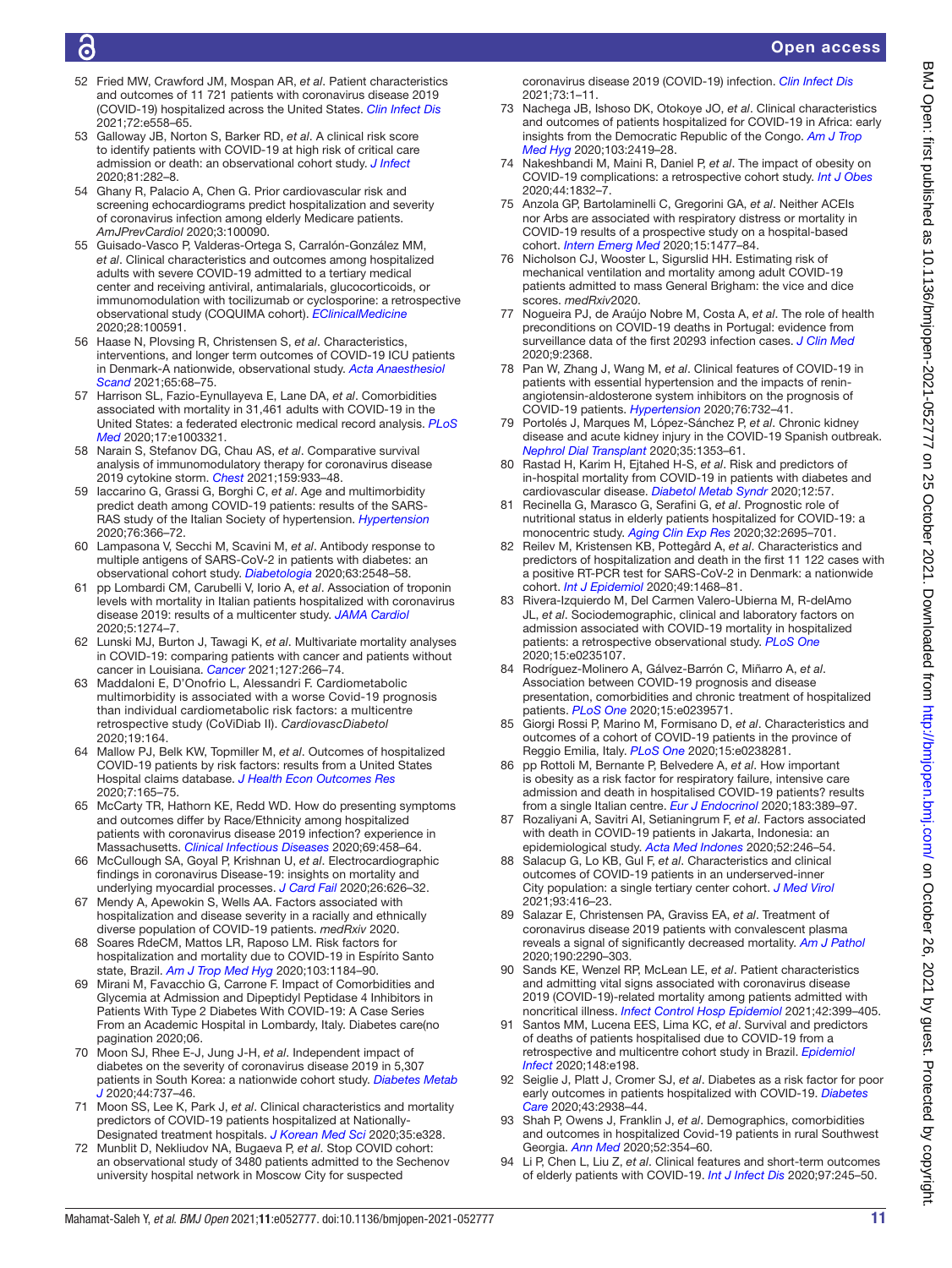- 95 Shang J, Wang Q, Zhang H, *et al*. The relationship between diabetes mellitus and COVID-19 prognosis: a retrospective cohort study in Wuhan, China. *Am J Med* 2021;134:e6–14.
- 96 Smith AA, Fridling J, Ibrahim D, *et al*. Identifying patients at greatest risk of mortality due to COVID-19: a new England perspective. *West J Emerg Med* 2020;21:785–9.
- 97 Tartof SY, Qian L, Hong V, *et al*. Obesity and mortality among patients diagnosed with COVID-19: results from an integrated health care organization. *Ann Intern Med* 2020;173:773–81.
- 98 Turcotte JJ, Meisenberg BR, MacDonald JH, *et al*. Risk factors for severe illness in hospitalized Covid-19 patients at a regional hospital. *PLoS One* 2020;15:e0237558.
- 99 Wollenstein-Betech S, Silva AAB, Fleck JL, *et al*. Physiological and socioeconomic characteristics predict COVID-19 mortality and resource utilization in Brazil. *PLoS One* 2020;15:e0240346.
- 100 Yahyavi A, Hemmati N, Derakhshan P, *et al*. Angiotensin enzyme inhibitors and angiotensin receptor blockers as protective factors in COVID-19 mortality: a retrospective cohort study. *Intern Emerg Med* 2021;16:883–93.
- 101 Yan Y, Yang Y, Wang F, *et al*. Clinical characteristics and outcomes of patients with severe covid-19 with diabetes. *BMJ Open Diabetes Res Care* 2020;8:e001343.
- 102 Yan Q, Zuo P, Cheng L, *et al*. Acute kidney injury is associated with in-hospital mortality in older patients with COVID-19. *J Gerontol A Biol Sci Med Sci* 2021;76:456–62.
- 103 Yazdanpanah Y, French COVID cohort investigators and study group. Impact on disease mortality of clinical, biological, and virological characteristics at hospital admission and overtime in COVID-19 patients. *J Med Virol* 2021;93:2149–59.
- 104 Zandkarimi E, Moradi G, Mohsenpour B. The prognostic factors affecting the survival of Kurdistan Province COVID-19 patients: a cross-sectional study from February to may 2020. *Int J Health Policy Manag* 2020. doi:10.34172/ijhpm.2020.155. [Epub ahead of print: 22 Aug 2020].
- 105 An C, Lim H, Kim D-W, *et al*. Machine learning prediction for mortality of patients diagnosed with COVID-19: a nationwide Korean cohort study. *Sci Rep* 2020;10:18716.
- 106 pp Bepouka BI, Mandina M, Makulo JR, *et al*. Predictors of mortality in COVID-19 patients at Kinshasa university Hospital, Democratic Republic of the Congo (from March to June 2020). *Pan Afr Med J* 2020;37:1105–17.
- 107 Abohamr SI, Abazid RM, Aldossari MA, *et al*. Clinical characteristics and in-hospital mortality of COVID-19 adult patients in Saudi Arabia. *Saudi Med J* 2020;41:1217–26.
- 108 Czernichow S, Beeker N, Rives-Lange C, *et al*. Obesity doubles mortality in patients hospitalized for severe acute respiratory syndrome coronavirus 2 in Paris hospitals, France: a cohort study on 5,795 patients. *Obesity* 2020;28:2282–9.
- 109 Harmouch F, Shah K, Hippen JT, *et al*. Is it all in the heart? myocardial injury as major predictor of mortality among hospitalized COVID-19 patients. *J Med Virol* 2021;93:973–82.
- 110 Hewitt J, Carter B, Vilches-Moraga A, *et al*. The effect of frailty on survival in patients with COVID-19 (cope): a multicentre, European, observational cohort study. *Lancet Public Health* 2020;5:e444–51.
- 111 Ioannou GN, Locke E, Green P, *et al*. Risk Factors for Hospitalization, Mechanical Ventilation, or Death Among 10 131 US Veterans With SARS-CoV-2 Infection. *JAMA Netw Open* 2020;3:e2022310.
- 112 Kabarriti R, Brodin NP, Maron MI, *et al*. Association of race and ethnicity with comorbidities and survival among patients with COVID-19 at an urban medical center in New York. *JAMA Netw Open* 2020;3:e2019795.
- 113 Kolhe NV, Fluck RJ, Selby NM, *et al*. Acute kidney injury associated with COVID-19: a retrospective cohort study. *PLoS Med* 2020;17:e1003406.
- 114 Meng Y, Lu W, Guo E, *et al*. Cancer history is an independent risk factor for mortality in hospitalized COVID-19 patients: a propensity score-matched analysis. *J Hematol Oncol* 2020;13:75.
- 115 Ñamendys-Silva SA, Alvarado-Ávila PE, Domínguez-Cherit G, *et al*. Outcomes of patients with COVID-19 in the intensive care unit in Mexico: a multicenter observational study. *Heart Lung* 2021;50:28–32.
- 116 Li G, Deng Q, Feng J, *et al*. Clinical characteristics of diabetic patients with COVID-19. *J Diabetes Res* 2020;2020:1652403.
- 117 Nie S-F, Yu M, Xie T, *et al*. Cardiac troponin I is an independent predictor for mortality in hospitalized patients with COVID-19. *Circulation* 2020;142:608–10.
- 118 Núñez-Gil IJ, Fernández-Pérez C, Estrada V, *et al*. Mortality risk assessment in Spain and Italy, insights of the hope COVID-19 registry. *Intern Emerg Med* 2021;16:957–66.
- 119 Park JG, Kang MK, Lee YR, *et al*. Fibrosis-4 index as a predictor for mortality in hospitalised patients with COVID-19: a retrospective multicentre cohort study. *BMJ Open* 2020;10:e041989.
- 120 Parker WH. Bilateral oophorectomy versus ovarian conservation: effects on long-term women's health. *J Minim Invasive Gynecol* 2010;17:161–6.
- 121 Rosenberg ES, Dufort EM, Udo T, *et al*. Association of treatment with hydroxychloroquine or azithromycin with in-hospital mortality in patients with COVID-19 in New York state. *JAMA* 2020;323:2493–502.
- 122 Tehrani S, Killander A, Åstrand P, *et al*. Risk factors for death in adult COVID-19 patients: frailty predicts fatal outcome in older patients. *Int J Infect Dis* 2021;102:415–21.
- 123 Moher D, Liberati A, Tetzlaff J, *et al*. Preferred reporting items for systematic reviews and meta-analyses: the PRISMA statement. *BMJ* 2009;339:b2535.
- 124 Stroup DF, Berlin JA, Morton SC, *et al*. Meta-Analysis of observational studies in epidemiology: a proposal for reporting. meta-analysis of observational studies in epidemiology (moose) group. *JAMA* 2000;283:2008–12.
- 125 Sterne JA, Hernán MA, Reeves BC, *et al*. ROBINS-I: a tool for assessing risk of bias in non-randomised studies of interventions. *BMJ* 2016;355:i4919.
- 126 Schünemann HJ, Cuello C, Akl EA, *et al*. Grade guidelines: 18. How ROBINS-I and other tools to assess risk of bias in nonrandomized studies should be used to rate the certainty of a body of evidence. *J Clin Epidemiol* 2019;111:105–14.
- 127 DerSimonian R, Laird N. Meta-Analysis in clinical trials. *Control Clin Trials* 1986;7:177–88.
- 128 Higgins JPT, Thompson SG. Quantifying heterogeneity in a metaanalysis. *Stat Med* 2002;21:1539–58.
- 129 Docherty AB, Harrison EM, Green CA, *et al*. Features of 20 133 UK patients in hospital with covid-19 using the ISARIC WHO Clinical Characterisation Protocol: prospective observational cohort study. *BMJ* 2020;369:m1985.
- 130 Newcombe RG, Bender R. Implementing grade: calculating the risk difference from the baseline risk and the relative risk. *Evid Based Med* 2014;19:6–8.
- 131 Greenland S, Longnecker MP. Methods for trend estimation from summarized dose-response data, with applications to metaanalysis. *Am J Epidemiol* 1992;135:1301–9.
- 132 Hamling J, Lee P, Weitkunat R, *et al*. Facilitating meta-analyses by deriving relative effect and precision estimates for alternative comparisons from a set of estimates presented by exposure level or disease category. *Stat Med* 2008;27:954–70.
- 133 Bagnardi V, Zambon A, Quatto P, *et al*. Flexible meta-regression functions for modeling aggregate dose-response data, with an application to alcohol and mortality. *Am J Epidemiol* 2004;159:1077–86.
- 134 Egger M, Davey Smith G, Schneider M, *et al*. Bias in meta-analysis detected by a simple, graphical test. *BMJ* 1997;315:629–34.
- 135 Spiegelman D, Hertzmark E, Wand HC. Point and interval estimates of partial population attributable risks in cohort studies: examples and software. *Cancer Causes Control* 2007;18:571–9.
- 136 Moazzami B, Chaichian S, Kasaeian A, *et al*. Metabolic risk factors and risk of Covid-19: a systematic review and meta-analysis. *PLoS One* 2020;15:e0243600.
- 137 Farsalinos K, Barbouni A, Poulas K, *et al*. Current smoking, former smoking, and adverse outcome among hospitalized COVID-19 patients: a systematic review and meta-analysis. *Ther Adv Chronic Dis* 2020;11:2040622320935765.
- 138 Shastri MD, Shukla SD, Chong WC, *et al*. Smoking and COVID-19: what we know so far. *Respir Med* 2021;176:106237.
- Acharya D, Lee K, Lee DS, *et al.* Mortality rate and predictors of mortality in hospitalized COVID-19 patients with diabetes. *Health Care* 2020;8:338.
- 140 Jackson BR, Gold JAW, Natarajan P, *et al*. Predictors at admission of mechanical ventilation and death in an observational cohort of adults hospitalized with COVID-19. *Clin Infect Dis* 2020:ciaa1459.
- 141 Braude P, Carter B, Short R, *et al*. The influence of ACE inhibitors and Arbs on hospital length of stay and survival in people with COVID-19. *Int J Cardiol Heart Vasc* 2020;31:100660.
- 142 Cai Y, Shi S, Yang F, *et al*. Fasting blood glucose level is a predictor of mortality in patients with COVID-19 independent of diabetes history. *Diabetes Res Clin Pract* 2020;169:108437.
- 143 Hwang J-M, Kim J-H, Park J-S, *et al*. Neurological diseases as mortality predictive factors for patients with COVID-19: a retrospective cohort study. *Neurol Sci* 2020;41:2317–24.
- 144 Williamson EJ, Walker AJ, Bhaskaran K, *et al*. Factors associated with COVID-19-related death using OpenSAFELY. *Nature* 2020;584:430–6.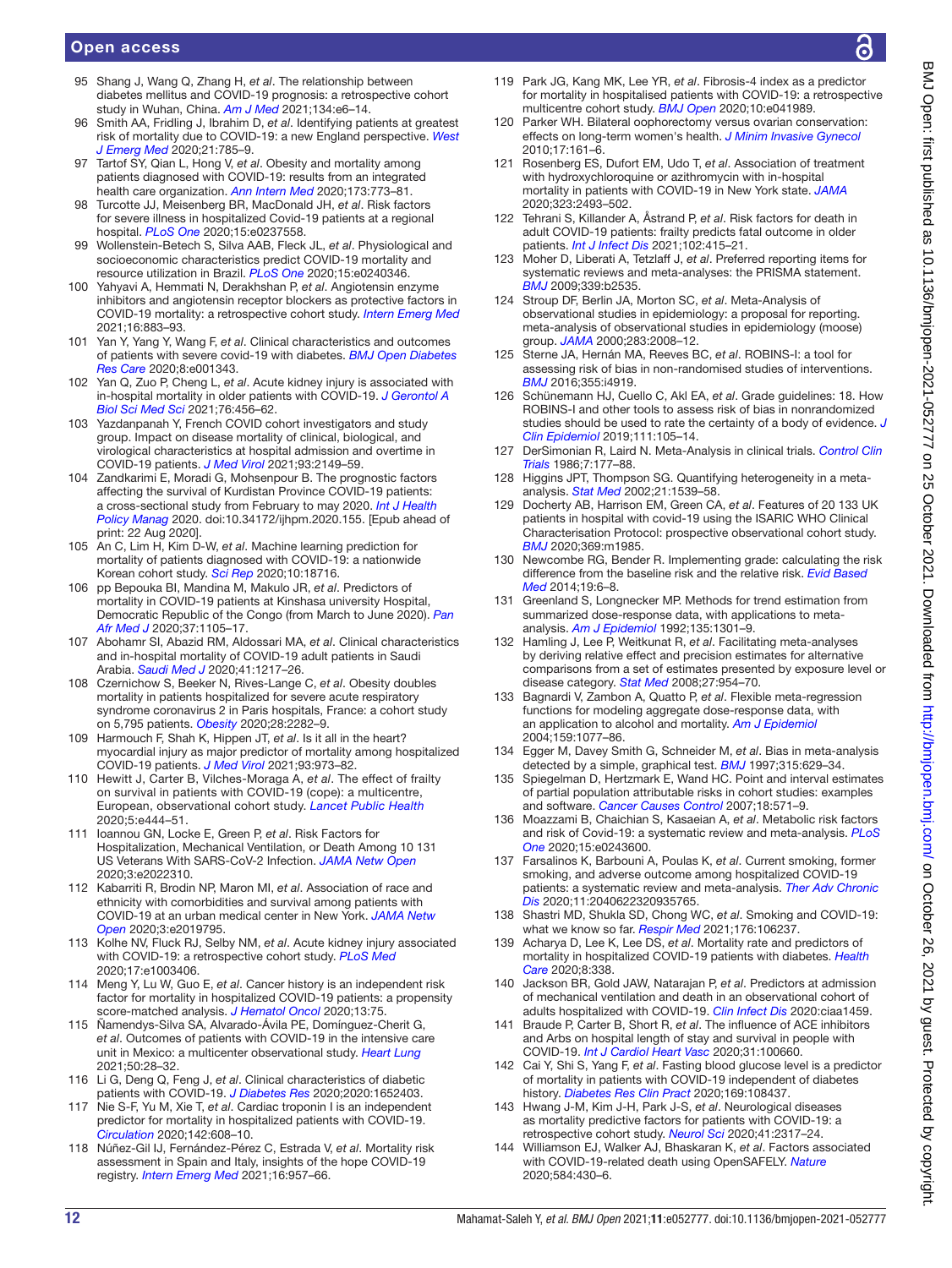# G

- 145 Bruce E, Barlow-Pay F, Short R, *et al*. Prior routine use of non-steroidal anti-inflammatory drugs (NSAIDs) and important outcomes in hospitalised patients with covid-19. *J Clin Med* 2020;9:2586.
- 146 Carrillo-Vega MF, Salinas-Escudero G, García-Peña C, *et al*. Early estimation of the risk factors for hospitalization and mortality by COVID-19 in Mexico. *PLoS One* 2020;15:e0238905.
- 147 Hernández-Galdamez DR, González-Block Miguel Ángel, Romo-Dueñas DK, *et al*. Increased Risk of Hospitalization and Death in Patients with COVID-19 and Pre-existing Noncommunicable Diseases and Modifiable Risk Factors in Mexico. *Arch Med Res* 2020;51:683–9.
- 148 Parra-Bracamonte GM, Lopez-Villalobos N, Parra-Bracamonte FE. Clinical characteristics and risk factors for mortality of patients with COVID-19 in a large data set from Mexico. *Ann Epidemiol* 2020;52:93–8.
- 149 Wollenstein-Betech S, Cassandras CG, Paschalidis IC. Personalized predictive models for symptomatic COVID-19 patients using basic preconditions: hospitalizations, mortality, and the need for an ICU or ventilator. *Int J Med Inform* 2020;142:104258.
- 150 Hernández-Vásquez A, Azañedo D, Vargas-Fernández R, *et al*. Association of comorbidities with pneumonia and death among COVID-19 patients in Mexico: a nationwide cross-sectional study. *J Prev Med Public Health* 2020;53:211–9.
- 151 Shi S, Qin M, Shen B, *et al*. Association of cardiac injury with mortality in hospitalized patients with COVID-19 in Wuhan, China. *JAMA Cardiol* 2020;5:802–10.
- 152 Mehra MR, Desai SS, Kuy S, *et al*. Cardiovascular disease, drug therapy, and mortality in COVID-19. *N Engl J Med Overseas Ed* 2020;382:e102.
- 153 Cao Y, Han X, Gu J, *et al*. Prognostic value of baseline clinical and HRCT findings in 101 patients with severe COVID-19 in Wuhan, China. *Sci Rep* 2020;10:16.
- 154 Di Castelnuovo A, Bonaccio M, Costanzo S, *et al*. Common cardiovascular risk factors and in-hospital mortality in 3,894 patients with COVID-19: survival analysis and machine learningbased findings from the multicentre Italian CORIST study. *Nutr Metab Cardiovasc Dis* 2020;30:1899–913.
- 155 Chen Y, Yang D, Cheng B, *et al*. Clinical characteristics and outcomes of patients with diabetes and COVID-19 in association with glucose-lowering medication. *Diabetes Care* 2020;43:1399–407.
- 156 Chen F, Sun W, Sun S, *et al*. Clinical characteristics and risk factors for mortality among inpatients with COVID-19 in Wuhan, China. *Clin Transl Med* 2020;10:e40.
- 157 Cummings MJ, Baldwin MR, Abrams D, *et al*. Epidemiology, clinical course, and outcomes of critically ill adults with COVID-19 in New York City: a prospective cohort study. *The Lancet* 2020;395:1763–70.
- 158 Fang H, Liu Q, Xi M, *et al*. Impact of comorbidities on clinical prognosis in 1280 patients with different types of COVID-19. *J Investig Med* 2021;69:75–85.
- 159 Grasselli G, Greco M, Zanella A, *et al*. Risk factors associated with mortality among patients with COVID-19 in intensive care units in Lombardy, Italy. *JAMA Intern Med* 2020;180:1345–55.
- 160 Gu T, Chu Q, Yu Z, *et al*. History of coronary heart disease increased the mortality rate of patients with COVID-19: a nested case-control study. *BMJ Open* 2020;10:e038976.
- 161 Gu T, Mack JA, Salvatore M, *et al*. COVID-19 outcomes, risk factors and associations by race: a comprehensive analysis using electronic health records data in Michigan medicine. *medRxiv* 2020. doi:10.1101/2020.06.16.20133140. [Epub ahead of print: 18 Jun 2020].
- 162 Gupta S, Hayek SS, Wang W, *et al*. Factors associated with death in critically ill patients with coronavirus disease 2019 in the US. *JAMA Intern Med* 2020;180:1436–47.
- 163 Hu W, Dong M, Xiong M, *et al*. Clinical courses and outcomes of patients with chronic obstructive pulmonary disease during the COVID-19 epidemic in Hubei, China. *Int J Chron Obstruct Pulmon Dis* 2020;15:2237–48.
- 164 Imam Z, Odish F, Gill I, *et al*. Older age and comorbidity are independent mortality predictors in a large cohort of 1305 COVID-19 patients in Michigan, United States. *J Intern Med* 2020;288:469–76.
- 165 Kim DW, Byeon KH, Kim J, *et al*. The correlation of comorbidities on the mortality in patients with COVID-19: an observational study based on the Korean National health insurance big data. *J Korean Med Sci* 2020;35:e243.
- 166 Klang E, Soffer S, Nadkarni G, *et al*. Sex differences in age and comorbidities for COVID-19 mortality in urban New York City. *SN Compr Clin Med* 2020:1319–22.
- 167 Kim L, Garg S, O'Halloran A, *et al*. Risk Factors for Intensive Care Unit Admission and In-hospital Mortality Among Hospitalized Adults Identified through the US Coronavirus Disease 2019 (COVID-19)- Associated Hospitalization Surveillance Network (COVID-NET). *Clin Infect Dis* 2021;72:e206–14.
- 168 Li H, Tian S, Chen T, *et al*. Newly diagnosed diabetes is associated with a higher risk of mortality than known diabetes in hospitalized patients with COVID-19. *Diabetes Obes Metab* 2020;22:1897–906.
- 169 Lee JY, Kim HA, Huh K, *et al*. Risk factors for mortality and respiratory support in elderly patients hospitalized with COVID-19 in Korea. *J Korean Med Sci* 2020;35:e223.
- 170 Li L, Li F, Fortunati F, *et al*. Association of a prior psychiatric diagnosis with mortality among hospitalized patients with coronavirus disease 2019 (COVID-19) infection. *JAMA Netw Open* 2020;3:e2023282.
- 171 Lui GC-Y, Yip TC-F, Wong VW-S, *et al*. Significantly lower casefatality ratio of coronavirus disease 2019 (COVID-19) than severe acute respiratory syndrome (SARS) in Hong Kong—A Territory-Wide cohort study. *Clin Infect Dis* 2021;72:e466–75.
- 172 Liu J, Zhang S, Wu Z, *et al*. Clinical outcomes of COVID-19 in Wuhan, China: a large cohort study. *Ann Intensive Care* 2020;10:99.
- 173 Liu Z, Li J, Huang J, *et al*. Association between diabetes and COVID-19: a retrospective observational study with a large sample of 1,880 cases in Leishenshan Hospital, Wuhan. *Front Endocrinol* 2020;11:478.
- 174 Mikami T, Miyashita H, Yamada T, *et al*. Risk factors for mortality in patients with COVID-19 in New York City. *J Gen Intern Med* 2021;36:17–26.
- 175 Palaiodimos L, Chamorro-Pareja N, Karamanis D, *et al*. Diabetes is associated with increased risk for in-hospital mortality in patients with COVID-19: a systematic review and meta-analysis comprising 18,506 patients. *Hormones* 2021;20:305–14.
- 176 Perkin MR, Heap S, Crerar-Gilbert A, *et al*. Deaths in people from black, Asian and minority ethnic communities from both COVID-19 and non-COVID causes in the first weeks of the pandemic in London: a hospital case note review. *BMJ Open* 2020;10:e040638.
- 177 Petrilli CM, Jones SA, Yang J, *et al*. Factors associated with hospital admission and critical illness among 5279 people with coronavirus disease 2019 in New York City: prospective cohort study. *BMJ* 2020;369:m1966.
- 178 Pettit NN, MacKenzie EL, Ridgway JP, *et al*. Obesity is associated with increased risk for mortality among hospitalized patients with COVID-19. *Obesity* 2020;28:1806–10.
- 179 Poblador-Plou B, Carmona-Pírez J, Ioakeim-Skoufa I, *et al*. Baseline chronic comorbidity and mortality in Laboratory-Confirmed COVID-19 cases: results from the PRECOVID study in Spain. *Int J Environ Res Public Health* 2020;17:5171.
- 180 Shi Q, Zhang X, Jiang F, *et al*. Clinical characteristics and risk factors for mortality of COVID-19 patients with diabetes in Wuhan, China: a two-center, retrospective study. *Diabetes Care* 2020;43:1382–91.
- 181 Sousa GJB, Garces TS, Cestari VRF, *et al*. Mortality and survival of COVID-19. *Epidemiol Infect* 2020;148:e123.
- 182 Stony Brook COVID-19 Research Consortium. Geospatial distribution and predictors of mortality in hospitalized patients with COVID-19: a cohort study. *Open Forum Infect Dis* 2020;7:ofaa436.
- 183 Talavera B, García-Azorín D, Martínez-Pías E, *et al*. Anosmia is associated with lower in-hospital mortality in COVID-19. *J Neurol Sci* 2020;419:117163.
- 184 Xie J, Zu Y, Alkhatib A, *et al*. Metabolic syndrome and COVID-19 mortality among adult black patients in New Orleans. *Diabetes Care* 2020. doi:10.2337/dc20-1714. [Epub ahead of print: 25 Aug 2020].
- 185 Wu C, Chen X, Cai Y, *et al*. Risk factors associated with acute respiratory distress syndrome and death in patients with coronavirus disease 2019 pneumonia in Wuhan, China. *JAMA Intern Med* 2020;180:934–43.
- 186 Wu J, Huang J, Zhu G, *et al*. Elevation of blood glucose level predicts worse outcomes in hospitalized patients with COVID-19: a retrospective cohort study. *BMJ Open Diabetes Res Care* 2020;8:e001476.
- 187 Yang P, Wang N, Wang J, *et al*. Admission fasting plasma glucose is an independent risk factor for 28-day mortality in patients with COVID-19. *J Med Virol* 2021;93:2168–76.
- 188 Yu C, Lei Q, Li W, *et al*. Clinical characteristics, associated factors, and predicting COVID-19 mortality risk: a retrospective study in Wuhan, China. *Am J Prev Med* 2020;59:168–75.
- 189 Zhang J, Kong W, Xia P, *et al*. Impaired fasting glucose and diabetes are related to higher risks of complications and mortality among patients with coronavirus disease 2019. *Front Endocrinol* 2020;11:525.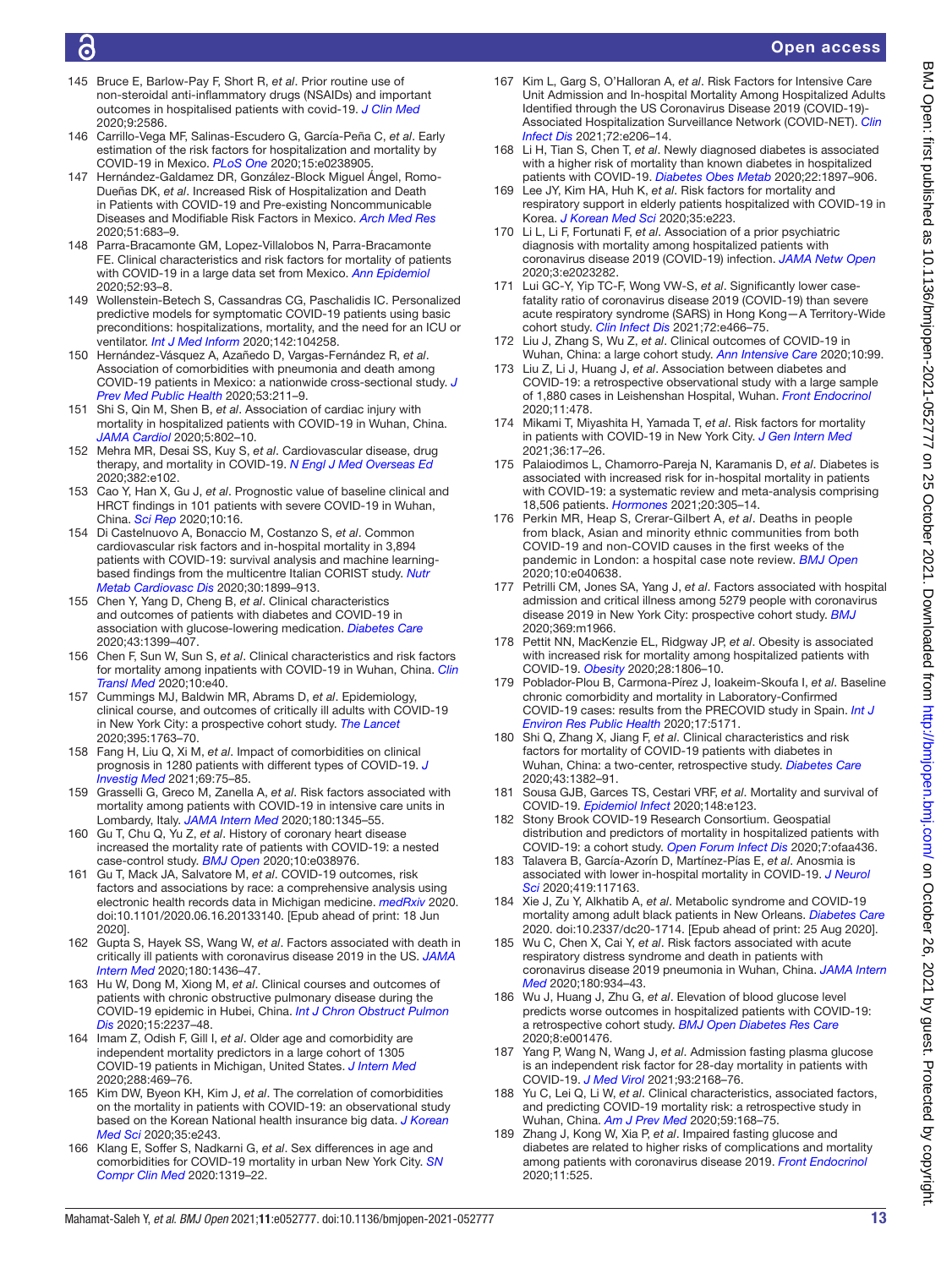- 190 Zhu L, She Z-G, Cheng X, *et al*. Association of blood glucose control and outcomes in patients with COVID-19 and pre-existing type 2 diabetes. *Cell Metab* 2020;31:1068–77.
- 191 Zimering MB, Razzaki T, Tsang T, *et al*. Inverse association between serotonin 2A receptor antagonist medication use and mortality in severe COVID-19 infection. *Endocrinol Diabetes Metab J* 2020;4:1–5.
- 192 Almazeedi S, Al-Youha S, Jamal MH, *et al*. Characteristics, risk factors and outcomes among the first consecutive 1096 patients diagnosed with COVID-19 in Kuwait. *EClinicalMedicine* 2020;24:100448.
- 193 Foy BH, Carlson JCT, Reinertsen E, *et al*. Association of red blood cell distribution width with mortality risk in hospitalized adults with SARS-CoV-2 infection. *JAMA Netw Open* 2020;3:e2022058.
- 194 Shi S, Qin M, Cai Y, *et al*. Characteristics and clinical significance of myocardial injury in patients with severe coronavirus disease 2019. *Eur Heart J* 2020;41:2070–9.
- 195 Wang F, Cao J, Yu Y, *et al*. Epidemiological characteristics of patients with severe COVID-19 infection in Wuhan, China: evidence from a retrospective observational study. *Int J Epidemiol* 2021;49:1940–50.
- 196 Arshad S, Kilgore P, Chaudhry ZS, *et al*. Treatment with hydroxychloroquine, azithromycin, and combination in patients hospitalized with COVID-19. *Int J Infect Dis* 2020;97:396–403.
- 197 Berenguer J, Ryan P, Rodríguez-Baño J, *et al*. Characteristics and predictors of death among 4035 consecutively hospitalized patients with COVID-19 in Spain. *Clin Microbiol Infect* 2020;26:1525–36.
- 198 Ciceri F, Castagna A, Rovere-Querini P, *et al*. Early predictors of clinical outcomes of COVID-19 outbreak in Milan, Italy. *Clin Immunol* 2020;217:108509.
- 199 Deng G, Yin M, Chen X, *et al*. Clinical determinants for fatality of 44,672 patients with COVID-19. *Crit Care* 2020;24:179.
- 200 Wang K, Zuo P, Liu Y, *et al*. Clinical and laboratory predictors of inhospital mortality in 305 patients with COVID-19: a cohort study in Wuhan, China. *SSRN Journal* 2020.
- 201 Biscarini S, Colaneri M, Ludovisi S, *et al*. The obesity paradox: analysis from the SMAtteo COvid-19 registry (SMACORE) cohort. *Nutr Metab Cardiovasc Dis* 2020;30:1920–5.
- 202 Biscarini S, Colaneri M, Ludovisi S, *et al*. The obesity paradox: analysis from the SMAtteo COvid-19 registry (SMACORE) cohort. *Nutr Metab Cardiovasc Dis* 2020;30:30.
- 203 CA D, Costanzo S, Antinori A, *et al*. Raas inhibitors are not associated with mortality in COVID-19 patients: findings from an observational multicenter study in Italy and a meta-analysis of 19 studies. *Vascul Pharmacol* 2020;135:106805.
- 204 De Vito A, Geremia N, Fiore V, *et al*. Clinical features, laboratory findings and predictors of death in hospitalized patients with COVID-19 in Sardinia, Italy. *Eur Rev Med Pharmacol Sci* 2020;24:7861–8.
- 205 Gao C, Cai Y, Zhang K, *et al*. Association of hypertension and antihypertensive treatment with COVID-19 mortality: a retrospective observational study. *Eur Heart J* 2020;41:2058–66.
- 206 Giacomelli A, Ridolfo AL, Milazzo L, *et al*. 30-Day mortality in patients hospitalized with COVID-19 during the first wave of the Italian epidemic: a prospective cohort study. *Pharmacol Res* 2020;158:104931.
- 207 Liu J, Liu Z, Jiang W, *et al*. Clinical predictors of COVID-19 disease progression and death: analysis of 214 hospitalised patients from Wuhan, China. *Clin Respir J* 2021;15:293–309.
- 208 Liu D, Wang Y, Wang J, *et al*. Characteristics and outcomes of a sample of patients with COVID-19 identified through social media in Wuhan, China: observational study. *J Med Internet Res* 2020;22:e20108.
- 209 Magleby R, Westblade LF, Trzebucki A, *et al*. Impact of SARS-CoV-2 viral load on risk of intubation and mortality among hospitalized patients with coronavirus disease 2019. *Clin Infect Dis* 2020;30:ciaa851.
- 210 Matsuzawa Y, Ogawa H, Kimura K, *et al*. Renin-Angiotensin system inhibitors and the severity of coronavirus disease 2019 in Kanagawa, Japan: a retrospective cohort study. *Hypertens Res* 2020;43:1257–66.
- 211 Muñoz P, Galar A, Catalán P, *et al*. The first 100 cases of COVID-19 in a hospital in Madrid with a 2-month follow-up. *Rev Esp Quimioter* 2020;33:369–78.
- 212 Russo E, Esposito P, Taramasso L, *et al*. Kidney disease and allcause mortality in patients with COVID-19 hospitalized in Genoa, Northern Italy. *J Nephrol* 2021;34:173–83.
- 213 Zangrillo A, Beretta L, Scandroglio AM. Characteristics, treatment, outcomes and cause of death of invasively ventilated patients with COVID-19 ARDS in Milan, Italy. *Crit Care Resusc* 2020. [Epub ahead of print: 23 Apr 2020].
- 214 Almazeedi S, Al-Youha S, Jamal MH, *et al*. Characteristics, risk factors and outcomes among the first consecutive 1096 patients diagnosed with COVID-19 in Kuwait. *EClinicalMedicine* 2020;24:100448.
- 215 Brouns SH, Brüggemann R, Linkens AEMJH, *et al*. Mortality and the use of antithrombotic therapies among nursing home residents with COVID-19. *J Am Geriatr Soc* 2020;68:1647–52.
- 216 Lopez-Mendez I, Aquino-Matus J, Gall SM-B, *et al*. Association of liver steatosis and fibrosis with clinical outcomes in patients with SARS-CoV-2 infection (COVID-19). *Ann Hepatol* 2021;20:100271.
- 217 Du R-H, Liang L-R, Yang C-Q, *et al*. Predictors of mortality for patients with COVID-19 pneumonia caused by SARS-CoV-2: a prospective cohort study. *Eur Respir J* 2020;55:2000524.
- 218 Mowla SGM, Azad KAK, Kabir A, *et al*. Clinical profile of 100 confirmed COVID-19 patients admitted in Dhaka medical college Hospital, Dhaka, Bangladesh. *Journal of Bangladesh College of Physicians and Surgeons* 2020:29–36.
- 219 Sun H, Ning R, Tao Y, *et al*. Risk factors for mortality in 244 older adults with COVID-19 in Wuhan, China: a retrospective study. *J Am Geriatr Soc* 2020;68:E19–23.
- 220 Alamdari NM, Afaghi S, Rahimi FS, *et al*. Mortality risk factors among hospitalized COVID-19 patients in a major referral center in Iran. *Tohoku J Exp Med* 2020;252:73–84.
- 221 Hajifathalian K, Kumar S, Newberry C, *et al*. Obesity is associated with worse outcomes in COVID-19: analysis of early data from New York City. *Obesity* 2020;28:1606–12.
- 222 Klang E, Kassim G, Soffer S, *et al*. Severe obesity as an independent risk factor for COVID-19 mortality in hospitalized patients younger than 50. *Obesity* 2020;28:1595–9.
- 223 Price-Haywood EG, Burton J, Fort D, *et al*. Hospitalization and mortality among black patients and white patients with Covid-19. *N Engl J Med* 2020;382:2534–43.
- 224 Ramos-Rincon J-M, Buonaiuto V, Ricci M, *et al*. Clinical characteristics and risk factors for mortality in very old patients hospitalized with COVID-19 in Spain. *J Gerontol A Biol Sci Med Sci* 2021;76:e28–37.
- 225 Steinberg E, Wright E, Kushner B. In young adults with COVID-19, obesity is associated with adverse outcomes. *West J Emerg Med* 2020;21:752–5.
- 226 Zhang F, Xiong Y, Wei Y, *et al*. Obesity predisposes to the risk of higher mortality in young COVID-19 patients. *J Med Virol* 2020;92:2536–42.
- 227 Gazzaruso C, Mariani G, Ravetto C, *et al*. Lupus anticoagulant and mortality in patients hospitalized for COVID-19. *J Thromb Thrombolysis* 2021;52:85–91.
- 228 Mather JF, Seip RL, McKay RG. Impact of famotidine use on clinical outcomes of hospitalized patients with COVID-19. *Am J Gastroenterol* 2020;115:1617–23.
- 229 Anderson MR, Geleris J, Anderson DR, *et al*. Body Mass Index and Risk for Intubation or Death in SARS-CoV-2 Infection : A Retrospective Cohort Study. *Ann Intern Med* 2020;173:782–90.
- 230 Ferrando-Vivas P, Doidge J, Thomas K, *et al*. Prognostic factors for 30-day mortality in critically ill patients with coronavirus disease 2019: an observational cohort study. *Crit Care Med* 2021;49:102–11.
- 231 Gayam V, Chobufo MD, Merghani MA, *et al*. Clinical characteristics and predictors of mortality in African-Americans with COVID-19 from an inner-city community teaching hospital in New York. *J Med Virol* 2021;93:812–9.
- 232 Muñoz-Price LS, Nattinger AB, Rivera F, *et al*. Racial disparities in incidence and outcomes among patients with COVID-19. *JAMA Netw Open* 2020;3:e2021892.
- 233 Li G, Zhou C-L, Ba Y-M, *et al*. Nutritional risk and therapy for severe and critical COVID-19 patients: a multicenter retrospective observational study. *Clin Nutr* 2021;40:2154–61.
- 234 Wang Z, Zheutlin A, Kao Y-H, *et al*. Hospitalised COVID-19 patients of the Mount Sinai health system: a retrospective observational study using the electronic medical records. *BMJ Open* 2020;10:e040441.
- 235 Baronio M, Freni-Sterrantino A, Pinelli M, *et al*. Italian SARS-CoV-2 patients in intensive care: towards an identikit for subjects at risk? *Eur Rev Med Pharmacol Sci* 2020;24:9698–704.
- 236 Adrish M, Chilimuri S, Mantri N, *et al*. Association of smoking status with outcomes in hospitalised patients with COVID-19. *BMJ Open Respir Res* 2020;7:e000716.
- 237 Chen L, Yu J, He W, *et al*. Risk factors for death in 1859 subjects with COVID-19. *Leukemia* 2020;34:2173–83.
- 238 Zhang J-J, Cao Y-Y, Tan G, *et al*. Clinical, radiological, and laboratory characteristics and risk factors for severity and mortality of 289 hospitalized COVID-19 patients. *Allergy* 2021;76:533–50.